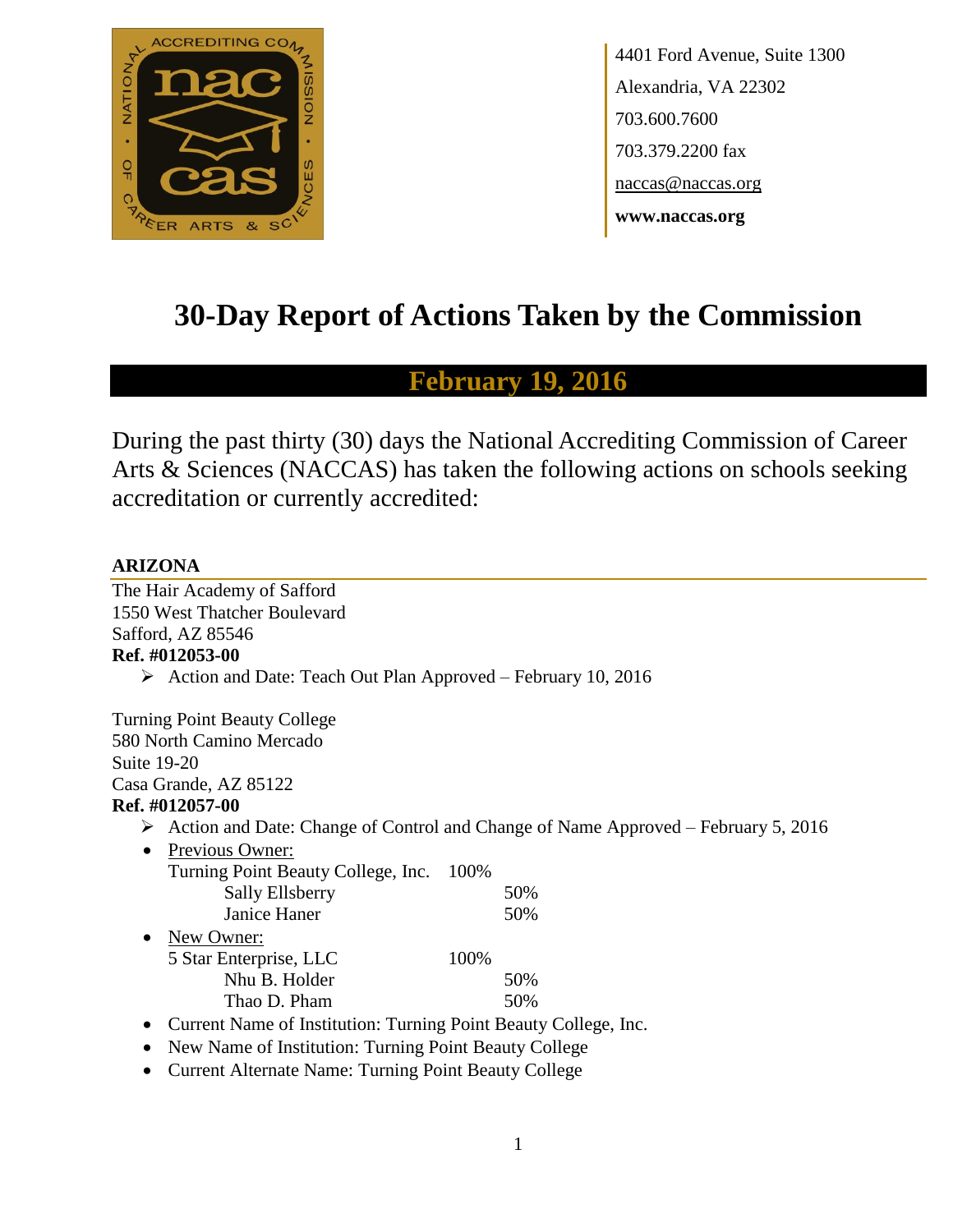Olympus Beauty Academy 4601 East Bell Road, Suite A15 Phoenix, AZ 85032

### **Ref. #A41010-18**

 $\triangleright$  Action and Date: Initial Accreditation for Additional Location Granted with a Stipulation – February 10, 2016

### **CALIFORNIA**

Federico Beauty Institute Next Renewal Date: January 2022 1515 Sports Drive Sacramento, CA 95834 **Ref. #014007-00**

Action and Date: Renewal of Accreditation – February 10, 2016

Salon Success Academy 1385 East Foothill Boulevard Upland, CA 91786 **Ref. #014030-00**

- $\triangleright$  Action and Date: Addition of New Program Approved with Stipulations February 5, 2016
- New Program: Barbering 1500 Clock Hours

International School of Beauty, Inc. Next Renewal Date: January 2022

72-261 Highway 111 Suite 121 B Palm Desert, CA 92260 **Ref. #014331-00**

 $\triangleright$  Action and Date: Renewal of Accreditation – February 10, 2016

Palace Beauty College 1517 South Western Avenue Los Angeles, CA 90006

### **Ref. #014334-00**

- Action and Date: Non-Substantive to Substantive State Mandated Change Approved with a Stipulation – February 10, 2016
- Previous Program Length: Barber Crossover 400 Clock Hours
- New Program Length: Barber Crossover 200 Clock Hours

Lawrence & Company College of Cosmetology  $810$  North  $10^{th}$  Avenue Hanford, CA 93230 **Ref. #014388-00**

 Action and Date: Change of Control Visit Acknowledged and Institution's Accreditation Continued – February 10, 2016

### **COLORADO**

Hair Dynamics Education Center 6464 South College Avenue Fort Collins, CO 80525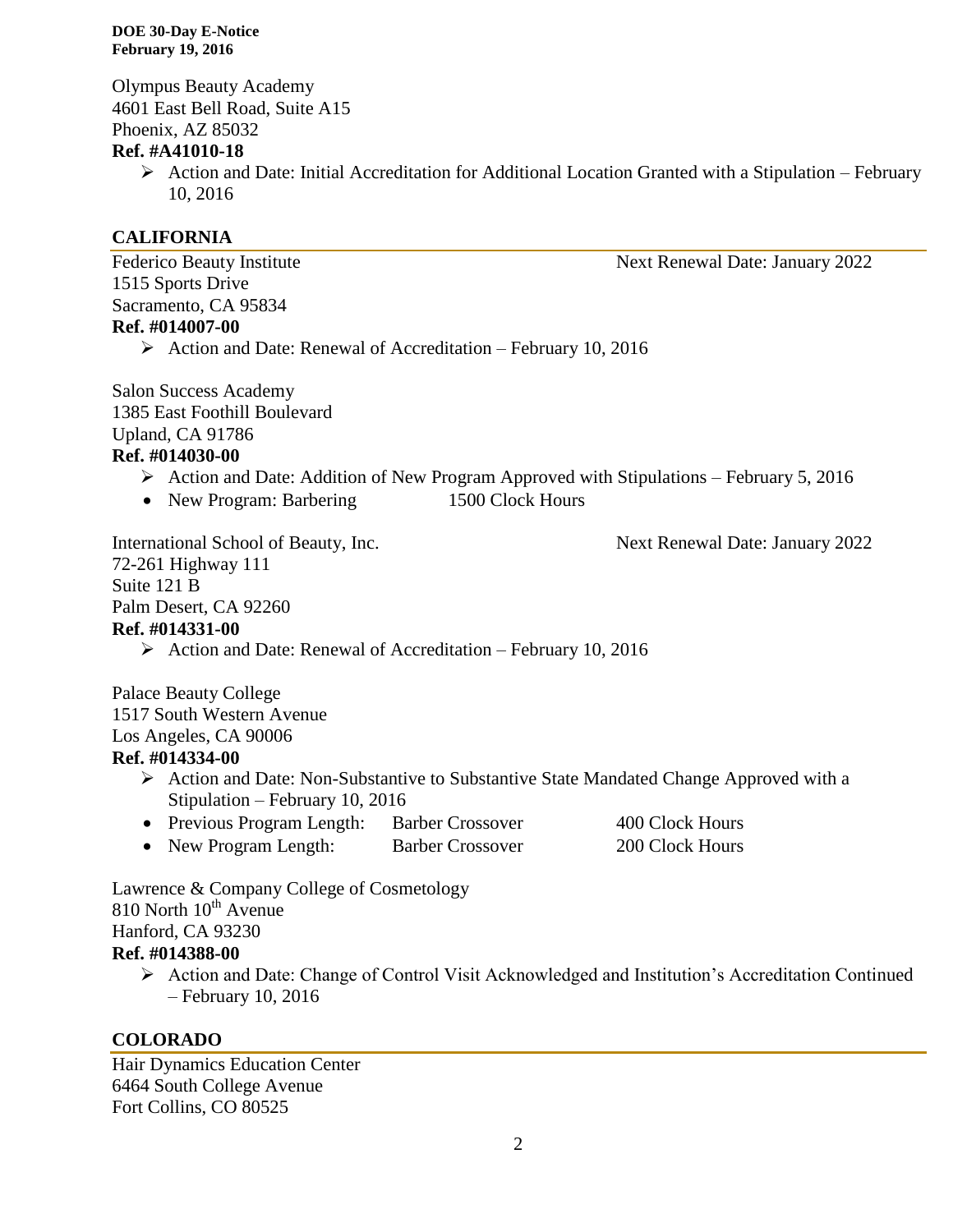### **Ref. #015035-00**

- $\triangleright$  Action and Date: Non-Substantive to Substantive State Mandated Change Approved February 10, 2016
- Previous Program Length: Cosmetology 60 Credits Esthetician 20 Credits Manicuring 20 Credits Hair Styling 40 Credits Barber 50 Credits/1500 Clock Hours • New Program Length Cosmetology 1800 Clock Hours Esthetician 600 Clock Hours Manicuring 600 Clock Hours

### **FLORIDA**

Fort Pierce Beauty Academy 3028 South U.S. 1 Fort Pierce, FL 34982

### **Ref. #019071-00**

 $\triangleright$  Action and Date: Institution Removed from Monitoring for Accreditation Standards and Criteria – February 10, 2016

Hair Styling 1200 Clock Hours Barber 1500 Clock Hours only

Port St. Lucie Beauty Academy 10036 South U.S. Highway 1 Port St. Lucie, FL 34952

# **Ref. #B19071-01**

 $\triangleright$  Action and Date: Institution Removed from Monitoring for Accreditation Standards and Criteria – February 10, 2016

Beauty and Massage Institute 719  $17<sup>th</sup>$  Street

Vero Beach, FL 32960

### **Ref. #B19071-02**

 $\triangleright$  Action and Date: Institution Removed from Monitoring for Accreditation Standards and Criteria – February 10, 2016

Jacksonville Beauty Institute, Inc. Next Renewal Date: September 2020

Jacksonville, FL 32208

5045 Soutel Drive, Suite 80

### **Ref. #019102-00**

 $\triangleright$  Action and Date: Renewal of Accreditation – February 10, 2016

5016 East Busch Boulevard, #103 Tampa, FL 33617 **Ref. #B19102-01**

Tampa Bay Beauty Institute Next Renewal Date: September 2020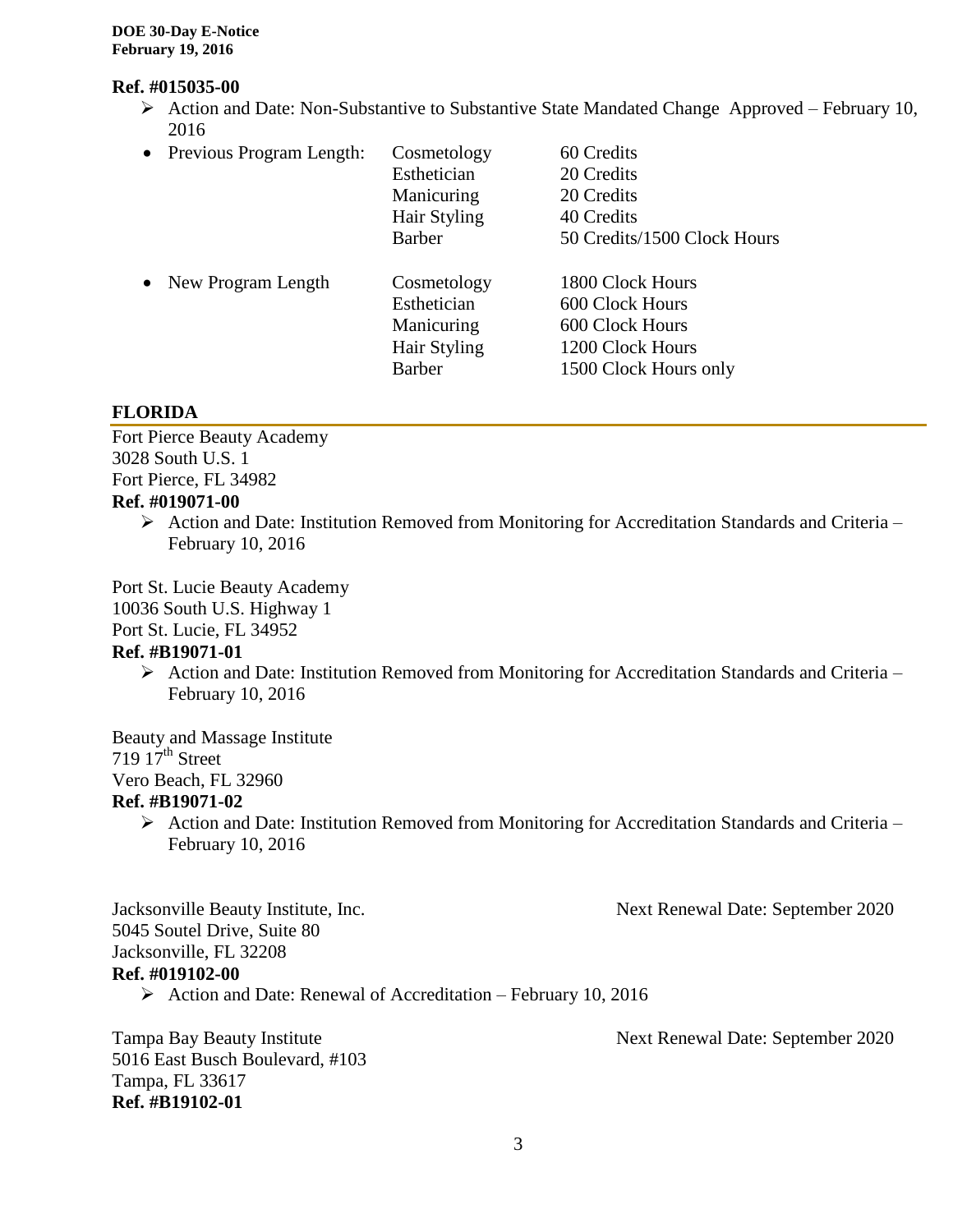$\triangleright$  Action and Date: Renewal of Accreditation – February 10, 2016

Orlando Beauty Institute Next Renewal Date: September 2020 6751 West Colonial Drive Orlando, FL 32818 **Ref. #B19102-02**

 $\triangleright$  Action and Date: Renewal of Accreditation – February 10, 2016

American Academy of Cosmetology – Delray Beach 14610 South Military Trail, Suite G-4 Delray Beach, FL 33445 **Ref. #P19121-01**

Action and Date: Provisional Additional Location Accreditation Continued – February 10, 2016

Paul Mitchell The School Tampa 7823 Citrus Park Town Center Mall Tampa, FL 33625

# **Ref. #B54029-05**

 Action and Date: Change of Location Visit Acknowledged and Institution's Accreditation Continued – February 10, 2016

### **GEORGIA**

1999 Candler Road Previous Ref. #P20026-01 Decatur, GA 30032

Ritz Beauty Academy, LLC Next Renewal Date: January 2017

### **Ref. #B20026-01**

Action and Date: Accreditation for Additional Location Granted – February 10, 2016

Ritz Beauty Academy, LLC 1359 Mt. Zion Road Morrow, GA 30260

### **Ref. #P20026-02**

 $\triangleright$  Action and Date: Institution Placed on Monitoring for Annual Report with a Directive and Institution Placed on Probation – February 10, 2016

### **IDAHO**

| <b>Headmasters School of Hair Design</b>                                        |      |
|---------------------------------------------------------------------------------|------|
| 602 Main Street                                                                 |      |
| Lewiston, ID 83501                                                              |      |
| Ref. #022016-00                                                                 |      |
| $\triangleright$ Action and Date: Change of Control Approved – February 4, 2016 |      |
| • Previous Ownership:                                                           |      |
| Headmasters of Lewiston, Inc.                                                   | 100% |
| Ms. Peggy Foster                                                                | 100% |
| New Ownership<br>$\bullet$                                                      |      |
| Headmasters of Lewiston, Inc.                                                   | 100% |
| Amy Peterson                                                                    | 50%  |
| Debbie Hummel                                                                   | 25%  |
|                                                                                 |      |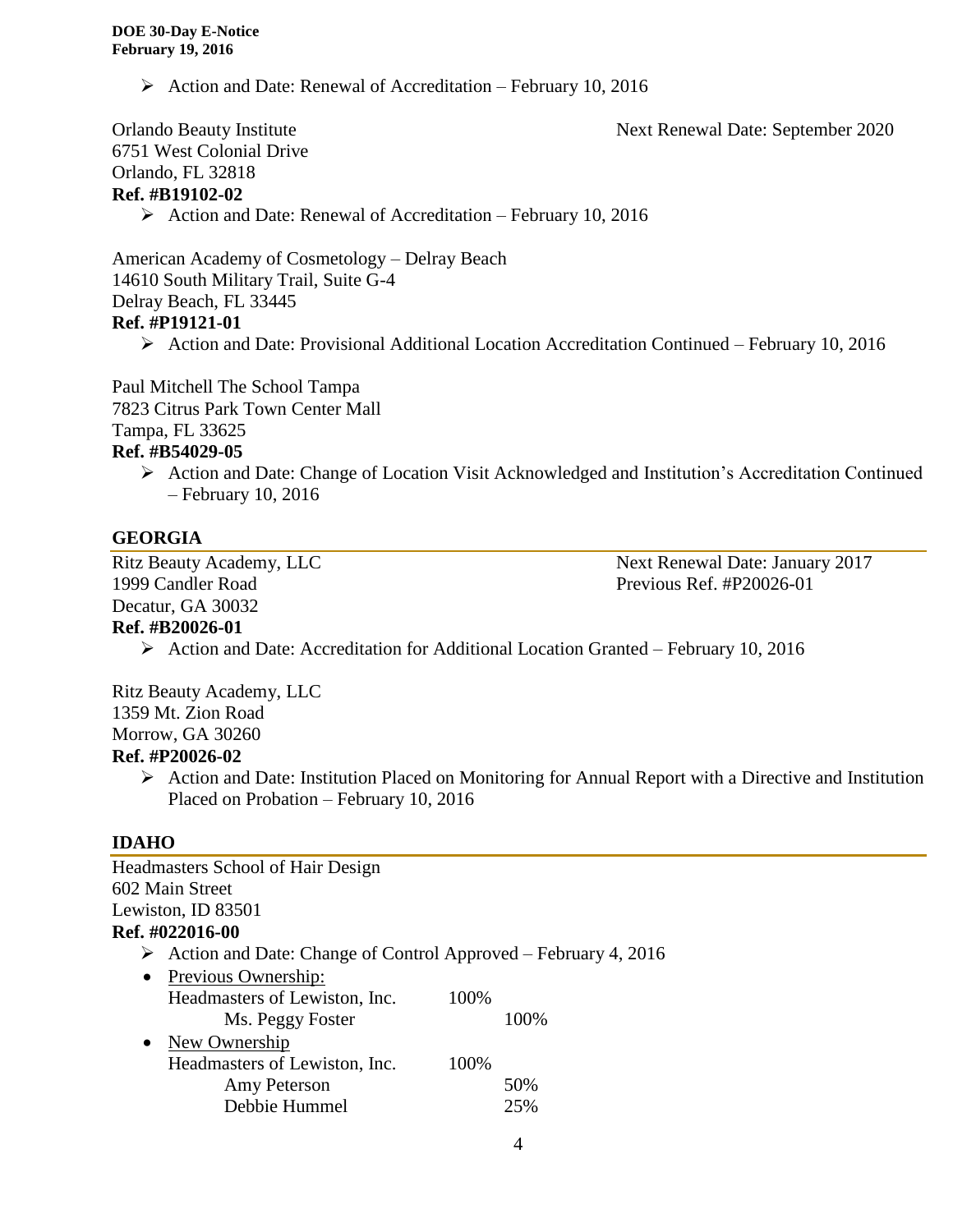Dusty Peterson 25% Nicholas Jay Salon & Spa Academy 120 Holly Street Nampa, ID 83686 **Ref. #022018-00**  $\triangleright$  Action and Date: Institution Removed from Monitoring for Accreditation Standards and Criteria – February 10, 2016 **ILLINOIS** Cannella School of Hair Design Next Renewal Date: May 2020 9012 South Commercial Avenue Chicago, IL 60617 **Ref. #023015-00** Action and Date: Renewal of Accreditation – February 10, 2016 Educators of Beauty College of Cosmetology 122 Wright Street La Salle, IL 61301 **Ref. #023024-00**  $\triangleright$  Action and Date: Change of Control Visit Acknowledged and Accreditation Continued – February 10, 2016 Hair Professionals Academy of Cosmetology Next Renewal Date: January 2019 825 B Village Quarter Road West Dundee, IL 60118 **Ref. #023106-00** Action and Date: Renewal of Accreditation – February 10, 2016

Alvareita's College of Cosmetology, Inc. Next Renewal Date: May 2020 333 South Kansas Street Edwardsville, IL 62025 **Ref. #023109-00**

Action and Date: Renewal of Accreditation – February 10, 2016

Alvareita's College of Cosmetology, Inc. Next Renewal Date: May 2020 5400 West Main Street Belleville, IL 62226

### **Ref. #B23109-01**

 $\triangleright$  Action and Date: Renewal of Accreditation and Institution Removed from Monitoring (Continuing Education) – February 10, 2016

Rosel School of Cosmetology 2444 West Devon Avenue Chicago, IL 60659 **Ref. #023156-00**

> Action and Date: Institution Placed on Monitoring for Accreditation Standards and Criteria (SAP) with a Directive – February 4, 2016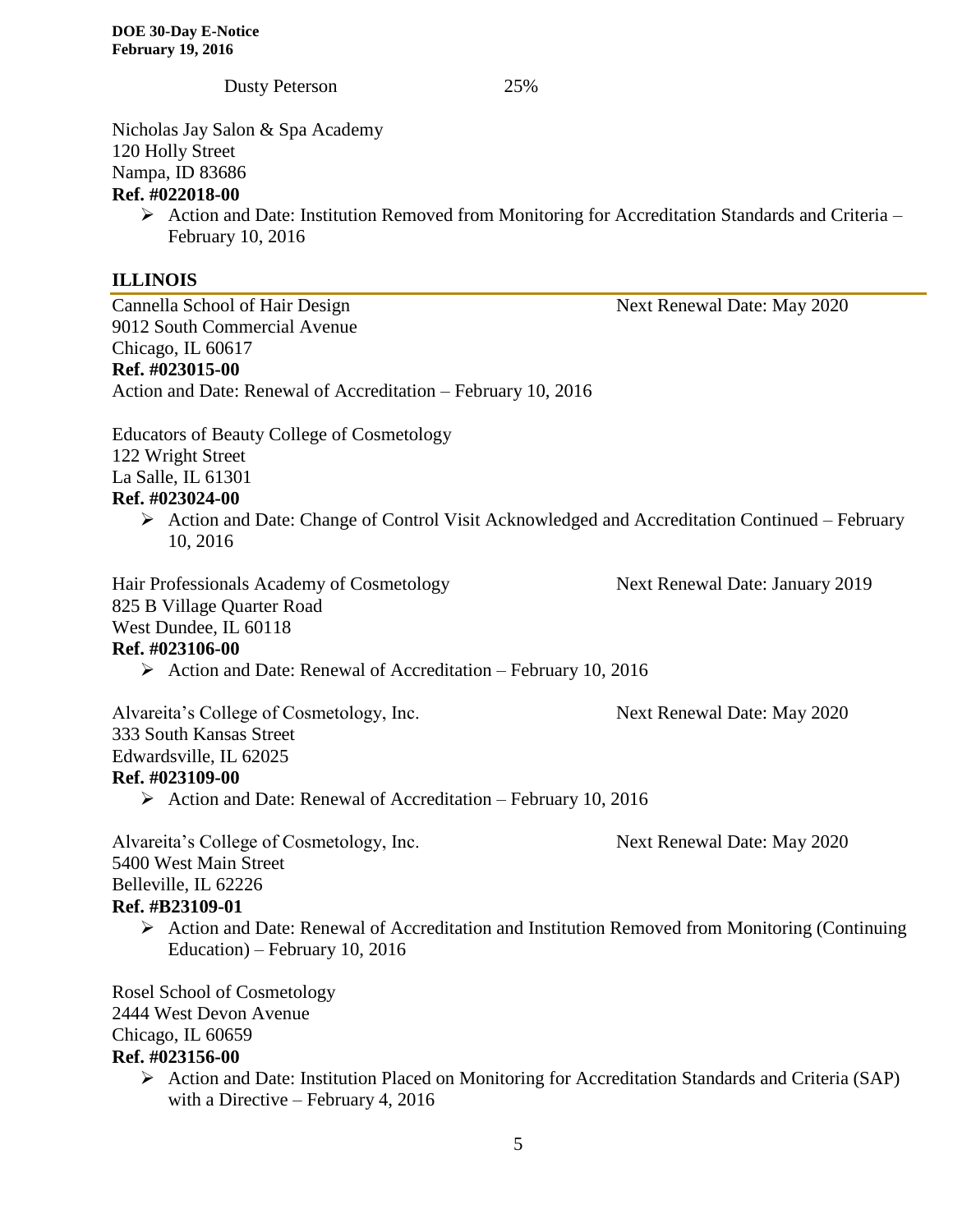Tricoci University of Beauty Culture, L. L. C. Next Renewal Date: January 2022 530 East North Avenue Glendale Heights, IL 60139 **Ref. #023166-00**

 $\triangleright$  Action and Date: Renewal of Accreditation – February 11, 2016

Tricoci University of Beauty Culture, L.L.C. 5321 North Harlem Avenue Chicago, IL 60656

# **Ref. #023167-00**

- $\triangleright$  Action and Date: Addition of New Program Approved February 1, 2016
- New Program: Barber 1500 Clock Hours

Tricoci University of Beauty Culture, L.L.C. 5321 North Harlem Avenue Chicago, IL 60656 **Ref. #023167-00**

- Action and Date: Addition of New Program Approved February 1, 2016
- New Program: Barber Teacher 1500 Clock Hours

Tricoci University of Beauty Culture, LLC 7350 West  $87<sup>th</sup>$  Street Bridgeview, IL 60455 **Ref. #023171-00**

- $\triangleright$  Action and Date: Addition of New Program Approved February 1, 2016
- New Program: Barber 1500 Clock Hours

Tricoci University of Beauty Culture, LLC 7350 West 87<sup>th</sup> Street Bridgeview, IL 60455 **Ref. #023171-00**

- Action and Date: Addition of New Program Approved February 1, 2016
- New Program: Barber Teacher 1500 Clock Hours

Trenz Beauty Academy Next Renewal Date: September 2020

695 Wentworth Avenue Calumet City, IL 60409 **Ref. #023185-00**

 $\triangleright$  Action and Date: Renewal of Accreditation – February 10, 2016

Trenz Beauty Academy, LLC 2605 West 79<sup>th</sup> Street Chicago, IL 60652 **Ref. #P23185-01**

Action and Date: Provisional Additional Location Accreditation Continued – February 10, 2016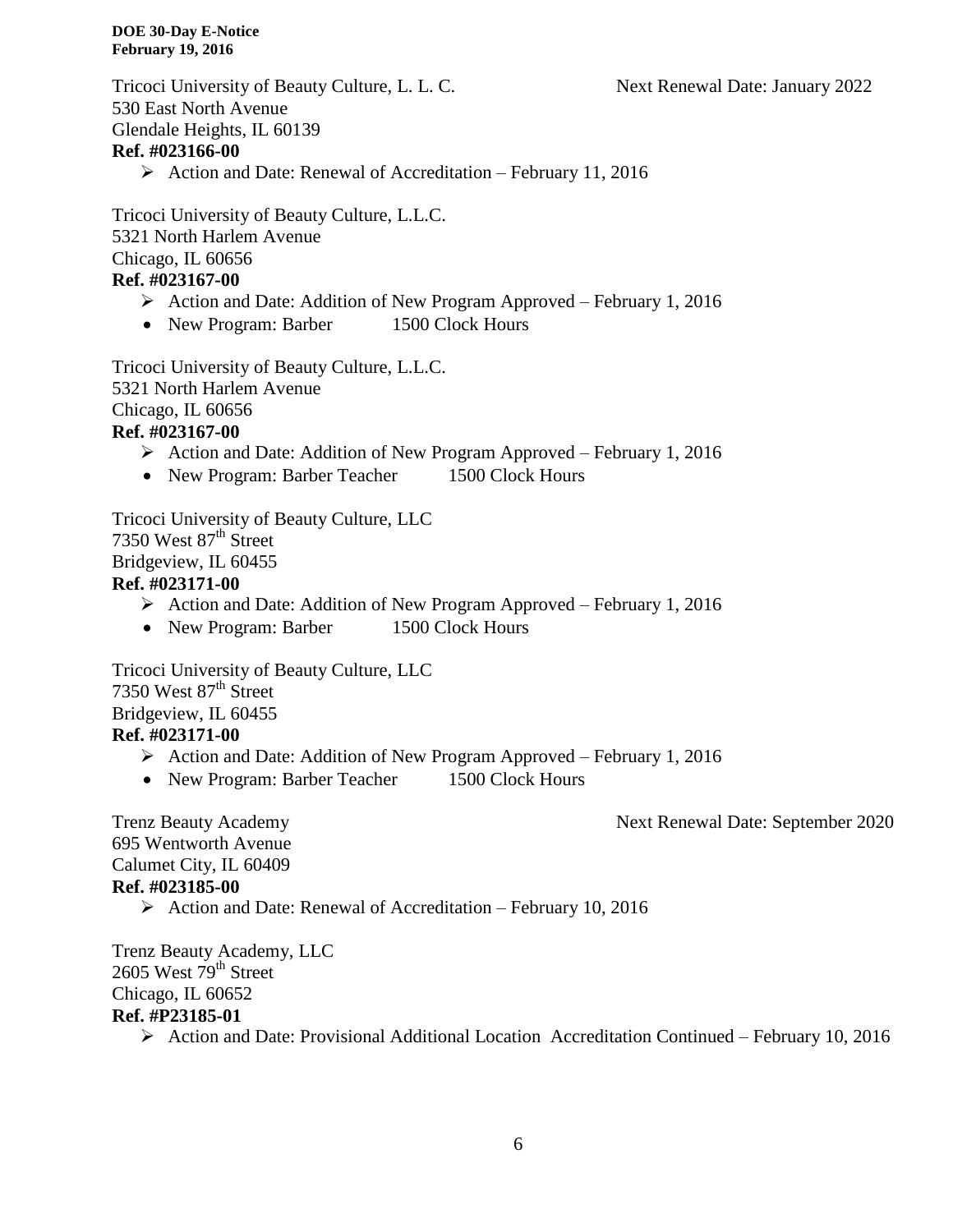Empire Beauty School 264 West Rand Road Arlington Heights, IL 60004 **Ref. #B31023-06**  $\triangleright$  Action and Date: Teach Out Plan Approved – February 10, 2016

### **IOWA**

Total Look School of Cosmetology and Massage Therapy Next Renewal Date: September 2018 806 West Third Street Cresco, IA 52136 **Ref. #025040-00**

 $\triangleright$  Action and Date: Renewal of Accreditation – February 10, 2016

### **KANSAS**

1214 East  $27<sup>th</sup>$  Street Hays, KS 67601 **Ref. #026020-00**

Hays Academy of Hair Design Next Renewal Date: September 2021

 $\triangleright$  Action and Date: Renewal of Accreditation – February 10, 2016

Hays Academy of Hair Design Next Renewal Date: September 2021 115 South  $5<sup>th</sup>$  Street

Salina, KS 67401

### **Ref. #B26020-01**

 $\triangleright$  Action and Date: Renewal of Accreditation – February 10, 2016

### **KENTUCKY**

Head's West Ky Beauty College 1295 Main Street Briarwood Shopping Center Madisonville, KY 42431 **Ref. #027041-00**

> Action and Date: Institution Removed from Monitoring for Accreditation for Accreditation Standards and Criteria – February 10, 2016

## **LOUISIANA**

Pat Goins Ruston Beauty School 213 West Alabama Ruston, LA 71270 **Ref. #028008-00** Action and Date: Teach Out Plan Approved – February 10, 2016

### **MASSACHUSETTS**

Marinello School of Beauty 58 Pleasant Street Northampton, MA 01060 **Ref. #B16029-03**

 $\triangleright$  Action and Date: Teach Out Plan Approved – February 10, 2016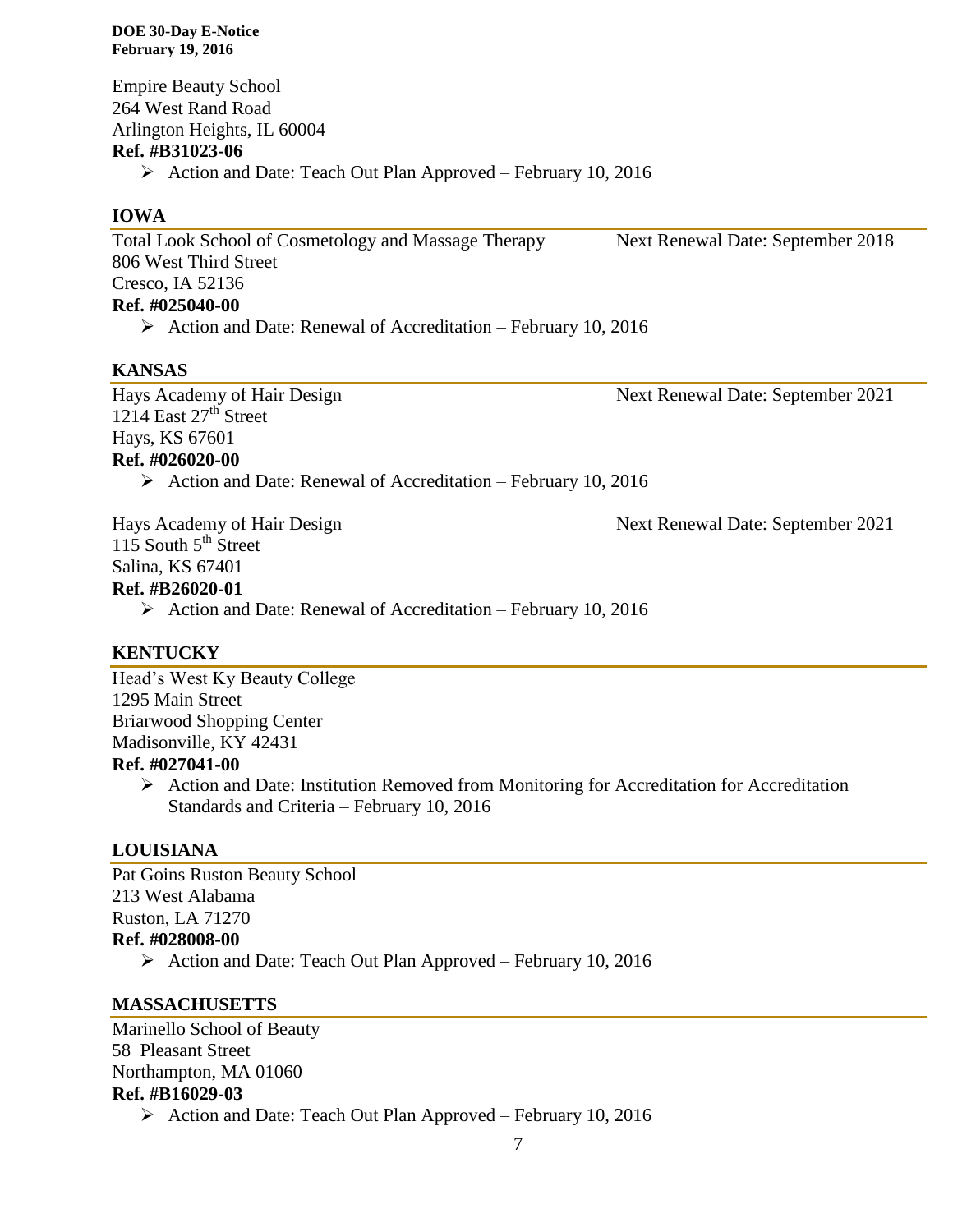### **MICHIGAN**

Mr. Bela's School of Cosmetology, Inc. 4100 East 11 Mile Road Warren, MI 48091

### **Ref. #032019-00**

- $\triangleright$  Action and Date: Change of Location Approved February 10, 2016
- Previous Location: 5580 East 12 Mile Road, Warren, MI 48092
- New Location: 4100 East 11 Mile Road, Warren, MI 48091

Mt. Pleasant, MI 48858 **Ref. #B32125-01**

Protege Academy **Next Renewal Date: September 2018** 4884 Pickard/M20 Previous Ref. #P32125-01

Action and Date: Additional Location Accreditation Granted – February 10, 2016

2855 29<sup>th</sup> Street SE Kentwood, MI 49512 **Ref. #032127-00**

Excel Academies of Cosmetology Next Renewal Date: January 2022

Action and Date: Renewal of Accreditation – February 10, 2016

### **MINNESOTA**

Rochester School of Hair Design 4229 Highway 52 North Rochester, MN 55901

### **Ref. #033039-00**

 $\triangleright$  Action and Date: Institution Removed from Monitoring for Accreditation Standards and Criteria (Program Outlines) – February 10, 2016

### **MISSISSIPPI**

KC's School of Hair Design 187 Highway 15 North Pontotoc, MS 38863

### **Ref. #034082-00**

 Action and Date: Change of Location Visit Acknowledged and Institution's Accreditation Continued – February 10, 2016

### **MISSOURI**

Independence College of Cosmetology Next Renewal Date: September 2021 815 West 23<sup>rd</sup> Street Independence, MO 64055 **Ref. #035003-00**

Action and Date: Renewal of Accreditation – February 10, 2016

Paris II Educational Center 6840 North Oak Trafficway Gladstone, MO 64118 **Ref. #035066-00**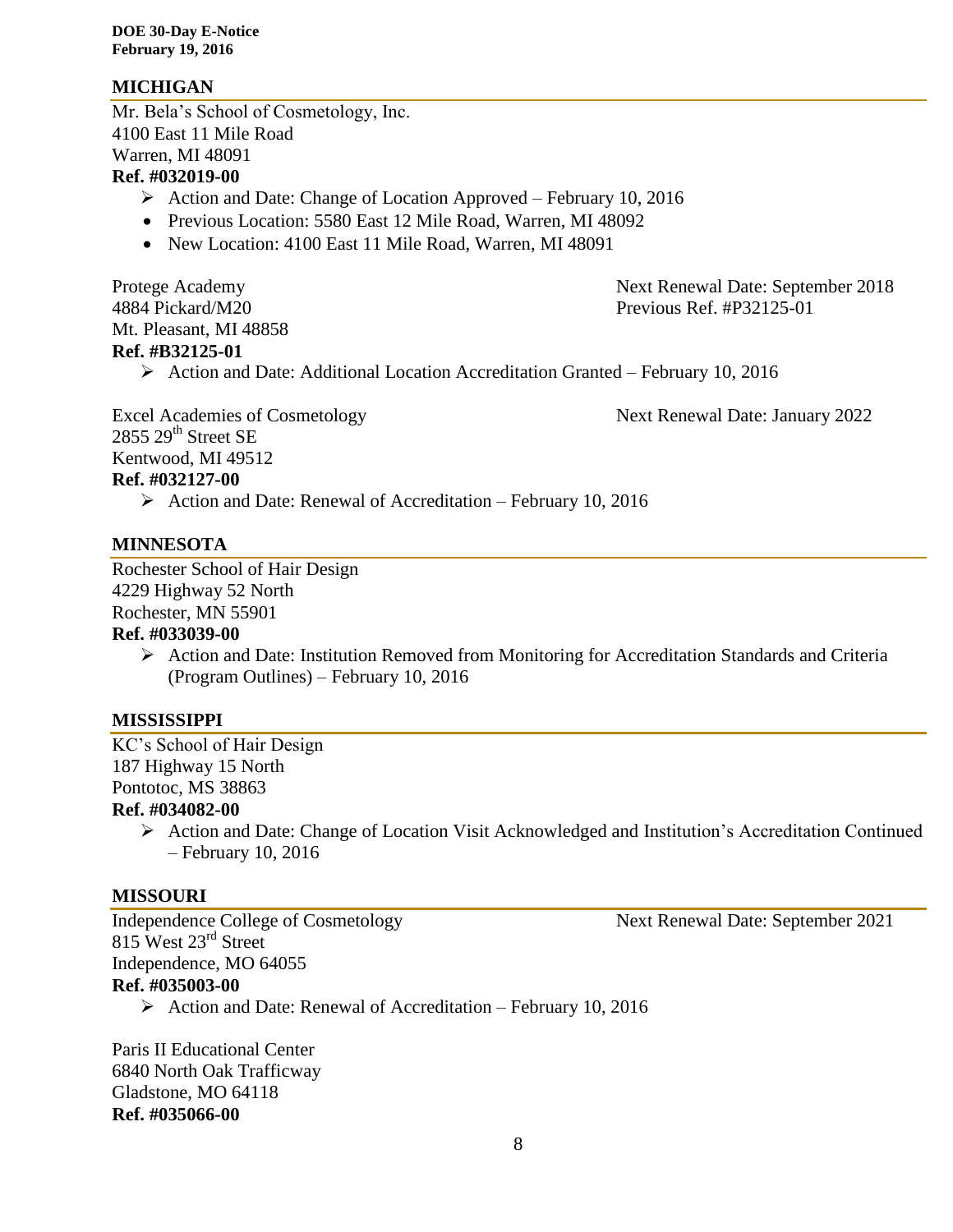$\triangleright$  Action and Date: Withdrawal of Accreditation with the Right to Appeal and Institution Placed on Probation – February 10, 2016

Missouri College of Cosmetology North 3014 East Sunshine Street Suites G, H, & J

Springfield, MO 65804

### **Ref. #035091-00**

 $\triangleright$  Action and Date: Institution Continued on Financial Monitoring and Placed on Probation – February 10, 2016

Missouri College of Cosmetology North – Bolivar 3638 South Campbell Springfield, MO 65807 **Ref. #B35091-02**

 $\triangleright$  Action and Date: Institution Continued on Financial Monitoring and Placed on Probation – February 10, 2016

### **MONTANA**

Montana Academy of Salons 501 2<sup>nd</sup> Street South Great Falls, MT 59405

### **Ref. #036018-00**

- $\triangleright$  Action and Date: Non-Substantive to Substantive Change of Ownership Approved with a Stipulation – February 10, 2016
- Previous Ownership:<br> $I AM I I C 100%$  $LAMLLC$

| .<br>,,,,,,,,       |     |
|---------------------|-----|
| Linda McPherson     | 51% |
| Michael McPherson   | 34% |
| Dirk Howard         | 5%  |
| <b>Patrick Eibs</b> | 5%  |
| Corie Mora          | 5%  |
|                     |     |

• New Ownership: LAM LLC 100% Linda McPherson 51% Michael McPherson 39% Dirk Howard 5% Patrick Eibs 5%

### **NEVADA**

1300 West Warm Springs Road Henderson, NV 89014

G Skin & Beauty Institute Next Renewal Date: January 2019

# **Ref. #B23106-02**

Action and Date: Renewal of Accreditation – February 10, 2016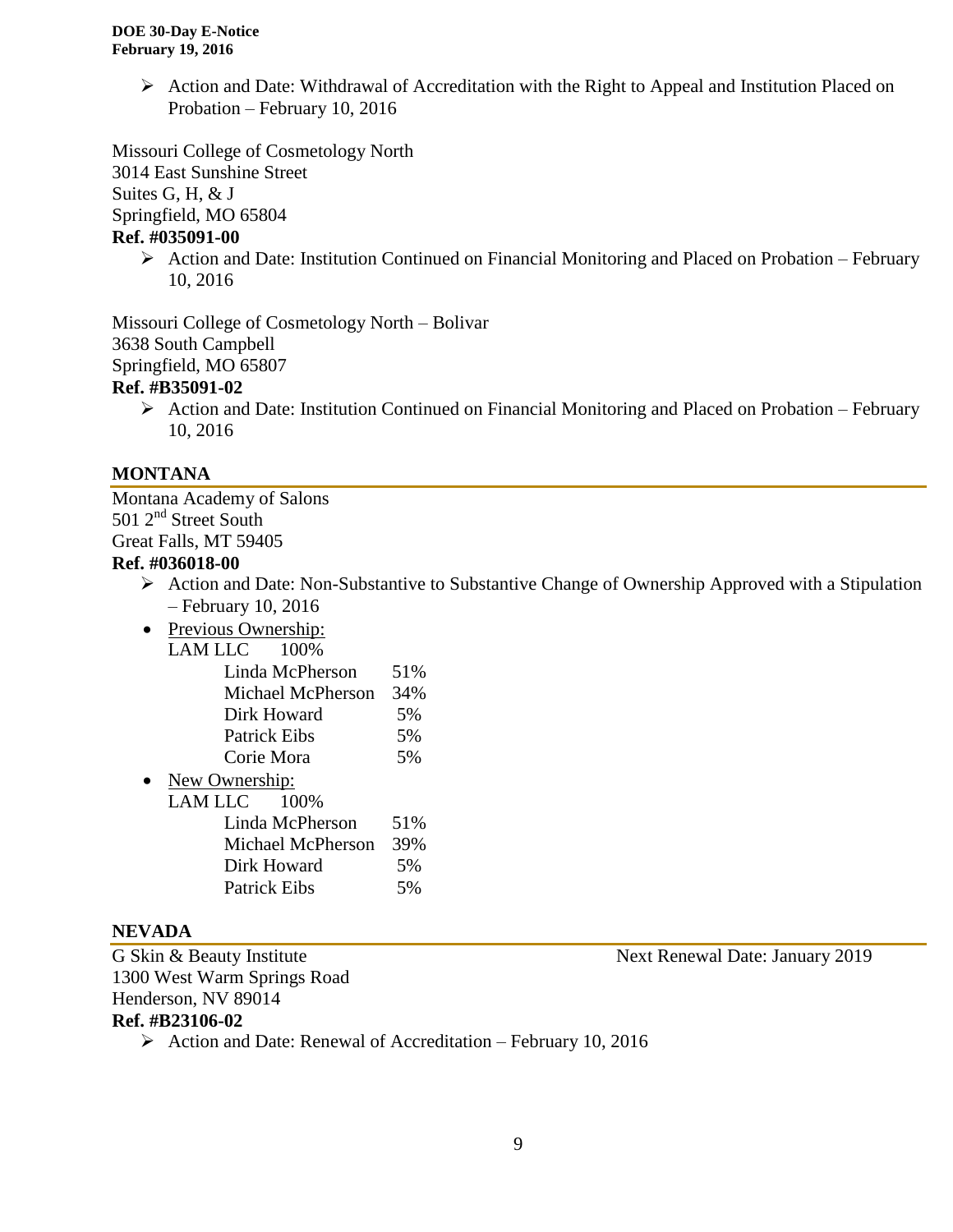### **NEW JERSEY**

The Artistic Academy of Hair Design Route 10 East 301 Gibraltar Drive, Suite 1A Morris Plains, NJ 07950

### **Ref. #040043-00**

 $\triangleright$  Action and Date: Institution Removed from Monitoring for Accreditation Standards and Criteria – February 10, 2016

### **NEW YORK**

Continental School of Beauty Culture 633 Jefferson Road Rochester, NY 14623 **Ref. #042018-00**

- $\triangleright$  Action and Date: Addition of New Program Approved February 1, 2016
- New Program: Esthetics & Nail Specialty 800 Clock Hours

Continental School of Beauty Culture 1050 Union Road Southgate Plaza West Seneca, NY 14224

## **Ref. #042025-00**

- Action and Date: Addition of New Program Approved February 1, 2016
- New Program: Esthetics & Nail Specialty 800 Clock Hours

Leon Studio One School of Beauty Knowledge 5385 Main Street Williamsville, NY 14221 **Ref. #042102-00**

 $\triangleright$  Action and Date: Teach Out Plan Approved – February 10, 2016

New York School of Esthetics & Day Spa, Inc. 14 North Broadway Tarrytown, NY 10591 **Ref. #042128-00**

- Action and Date: Change of Location Approved with a Stipulation February 10, 2016
- Previous Location: 14 North Broadway, Tarrytown, NY 10591
- New Location: 239 Central Avenue, White Plains, NY 10606

56 King Street **Ref. #042134-00**

Arrojo Cosmetology School Next Renewal Date: September 2021

New York, NY 10014

 $\triangleright$  Action and Date: Renewal of Accreditation – February 10, 2016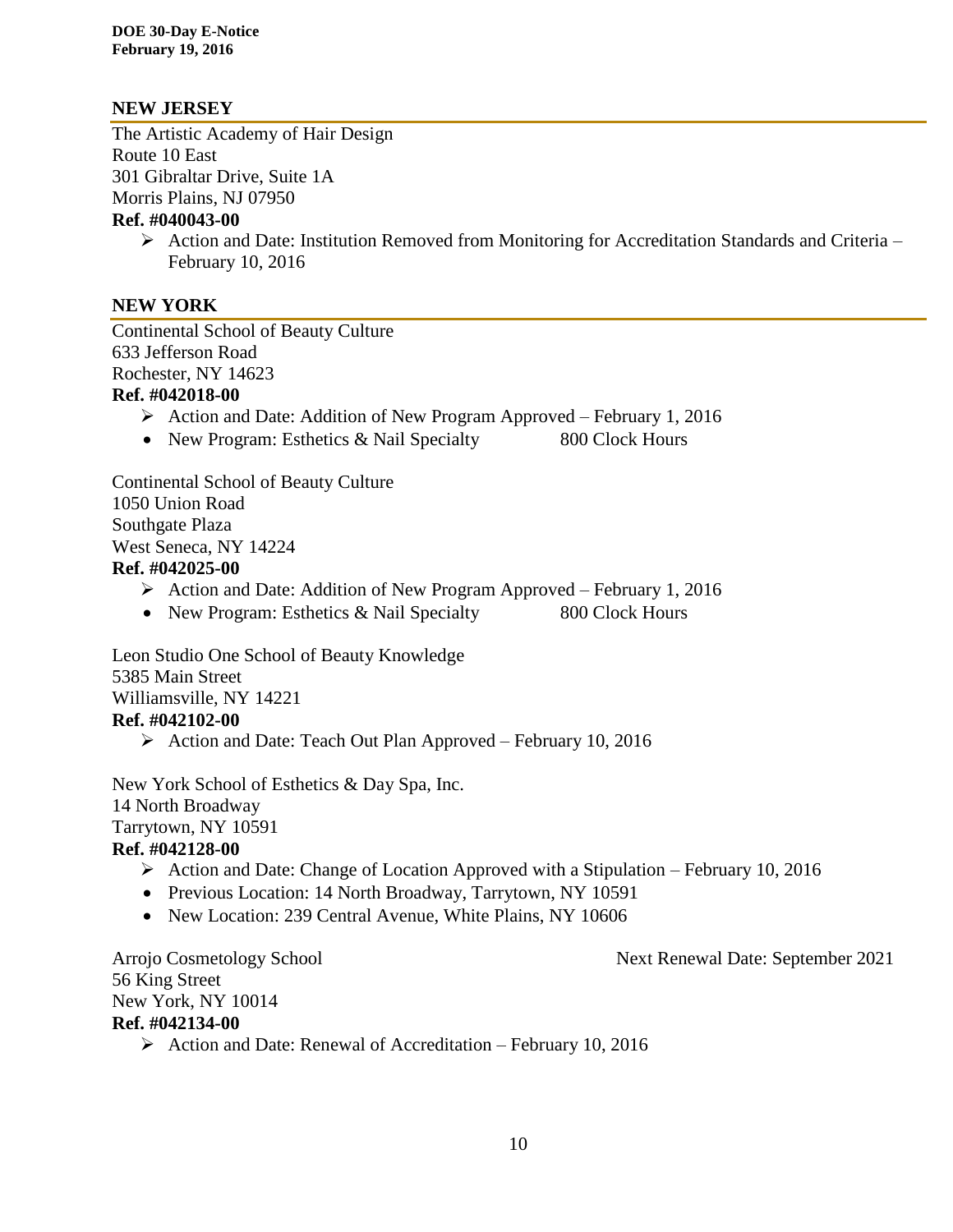Arrojo Cosmetology School 56 King Street New York, NY 10014

### **Ref. #042134-00**

- $\triangleright$  Action and Date: Change of Location Approved February 10, 2016
- Previous Location: 56 King Street, New York, NY 10014
- New Location: 200 Hudson Street, New York, NY 10013

### **NORTH CAROLINA**

Aveda Institute Chapel Hill Space 200B 201 S. Estes Drive Chapel Hill, NC 27514 **Ref. #043042-00**

> $\triangleright$  Action and Date: Change of Location Visit Acknowledged and Institution's Accreditation Continued – February 10, 2016

Grace College of Barbering 1206 Dickinson Avenue Greenville, NC 27834 **Ref. #043047-00**

 $\triangleright$  Action and Date: Teach Out Plan Approved – February 10, 2016

### **OHIO**

National Beauty College 4642 Cleveland Avenue N.W. Canton, OH 44709

### **Ref. #045004-00**

 $\triangleright$  Action and Date: Non-Substantive to Substantive Change of Ownership Approved – February 10, 2016

| Previous Ownership:           |      |     |
|-------------------------------|------|-----|
| National Beauty Systems, Inc. | 100% |     |
| Marlene Alfman                |      | 67% |
| Kenneth Alfman                |      | 33% |
| New Ownership:                |      |     |
| National Beauty Systems, Inc. | 100% |     |
| Marlene Alfman                |      |     |
|                               |      |     |

Aveda Fredric's Institute Next Renewal Date: January 2022

7664 Voice of America Centre Drive West Chester, OH 45069 **Ref. #045106-00**

 $\triangleright$  Action and Date: Renewal of Accreditation – February 10, 2016

### **OKLAHOMA**

Eve's College of Hairstyling, Inc. D.B.A. Elite Academy of Cosmetology 912 SW C Avenue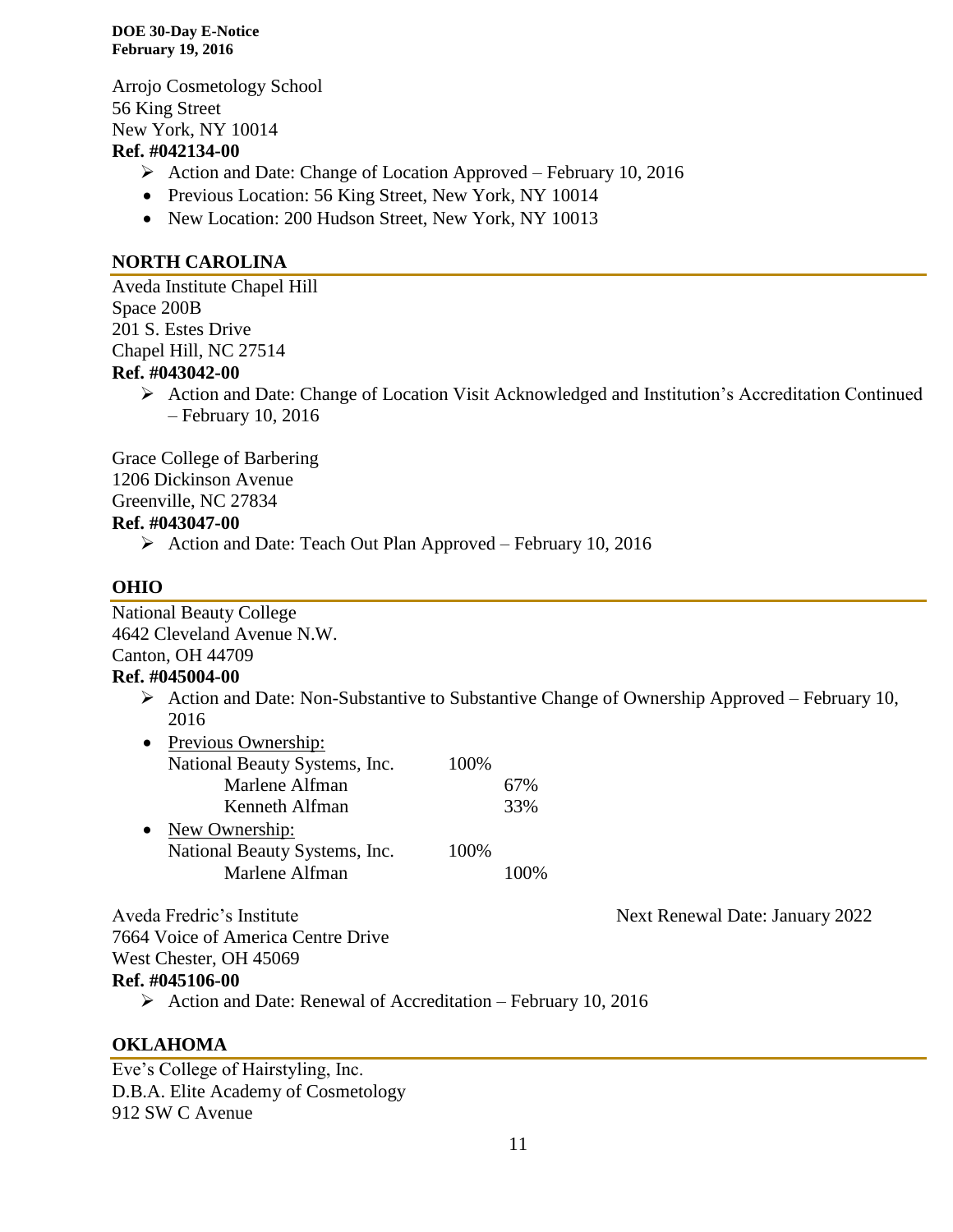Lawton, OK 73501 **Ref. #046007-00**

- $\triangleright$  Action and Date: Addition of New Program Approved February 8, 2016
- New Program: Barbering 1500 Clock Hours

### **OREGON**

Phagans Salon Academy 8820 Southwest Center Street Portland, OR 97223

### **Ref. #047021-00**

 Action and Date: Change of Control Visit Acknowledged and Institution's Accreditation Continued – February 10, 2016

### **PENNSYLVANIA**

Pennsylvania Academy of Cosmetology Arts & Sciences 19 North Brady Street

DuBois, PA 15801

### **Ref. #048065-00**

 $\triangleright$  Action and Date: Institution Continued on Financial Monitoring and Placed on Probation – February 10, 2016

Pennsylvania Academy of Cosmetology Arts & Sciences 2445 Bedford Street Johnstown, PA 15904

### **Ref. #048068-00**

 $\triangleright$  Action and Date: Institution Continued on Financial Monitoring and Placed on Probation – February 10, 2016

Bucks County School of Beauty Culture, Inc. Next Renewal Date: January 2021 1761 Bustleton Pike

Feasterville, PA 19053

### **Ref. #048080-00**

 $\triangleright$  Action and Date: Renewal of Accreditation with a Directive – February 4, 2016

Divine Crown Academy of Cosmetology Next Renewal Date: January 2021 101 South  $25<sup>th</sup>$  Street, Suite 50 Kline Plaza Harrisburg, PA 17104 **Ref. #048131-00**

 $\triangleright$  Action and Date: Renewal of Accreditation – February 10, 2016

### **PUERTO RICO**

Modern Hairstyling Institute Carretera 887 Km 0.9 Barrio Martin Gonzalez Victoria Industrial Park Carolina, PR 00985 **Ref. #062013-00**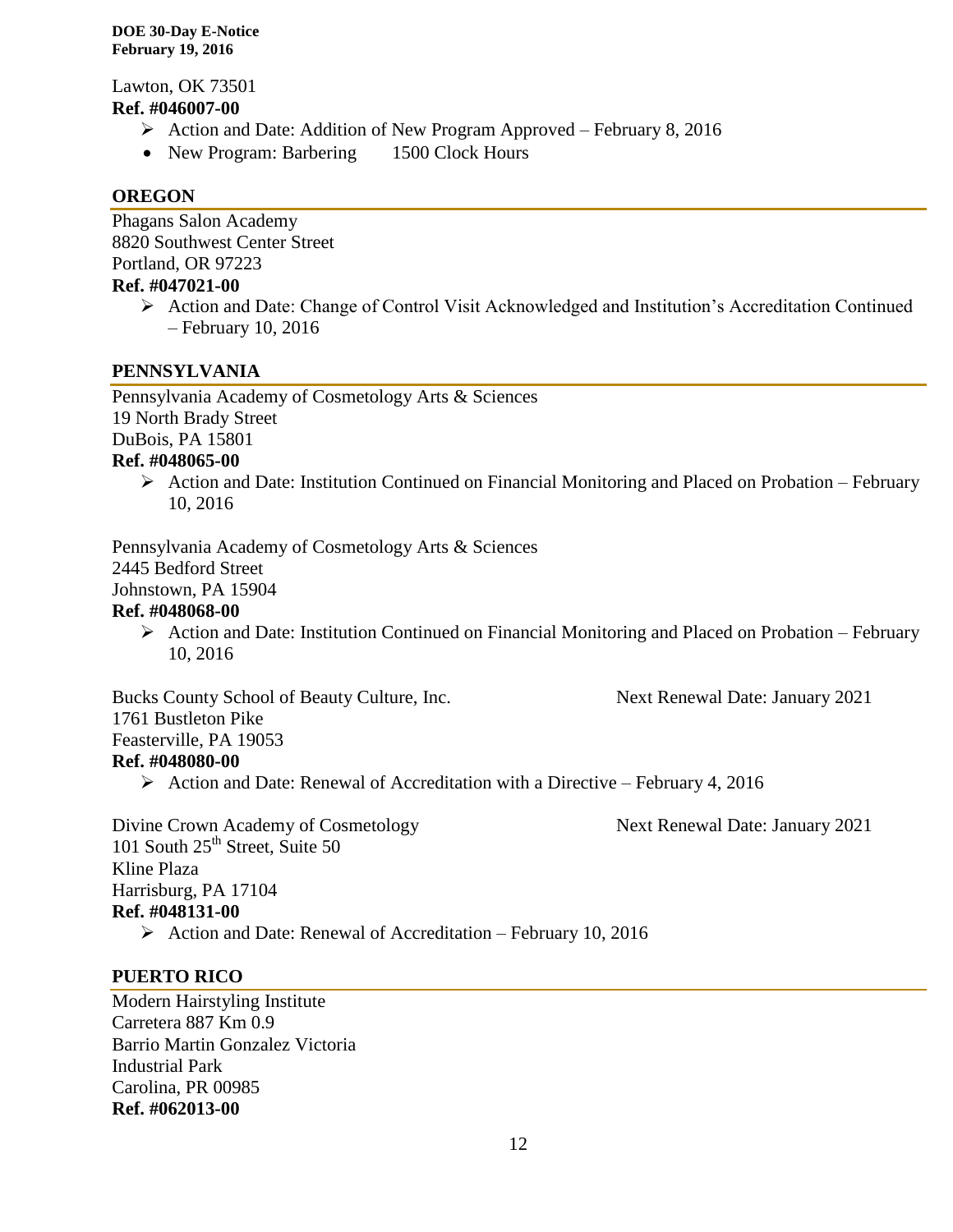- Action and Date: Change of Location Approved with a Stipulation February 10, 2016
- Previous Location: Carretera 887 Km 0.9, Barrio Martin Gonzalez Victoria, Industrial Park, Carolina, PR 00985
- New Location: Avenue Fernandez Juncos #60, Edif. Extension Plaza Centro,  $2<sup>nd</sup>$  Floor(Salons 5, 6, 7), 1st Floor (Salons 2, 3), Carolina, PR 00985

Modern Hairstyling Institute Betances #20 Corner Degetau Bayamon, PR 00961

### **Ref. #062052-00**

Action and Date: Change of Location Visit Acknowledged and Institution's Accreditation Continued – February 10, 2016

### **SOUTH CAROLINA**

Paul Mitchell The School Columbia 700 Gervais St. Suite D Columbia, SC 29201 **Ref. #B43009-01**

- $\triangleright$  Action and Date: Addition of New Program Approved with a Stipulation February 3, 2016
- New Program: Barbering 1500 Clock Hours

Paul Mitchell The School Greenville Next Renewal Date: May 2021 1215 A Woodruff Road Greenville, SC 29607 **Ref. #B43009-03**  $\triangleright$  Action and Date: Renewal of Accreditation – February 10, 2016

Kenneth Shuler School of Cosmetology Previous Ref. #A50012-03 98 Davenport Street, Suite 1 Goose Creek SC 29445 **Ref. #P50012-03**

Action and Date: Initial Accreditation for Additional Location Granted – February 10, 2016

### **SOUTH DAKOTA**

623 Saint Joseph Street Rapid City SD 57701 **Ref. #051004-00**

Action and Date: Renewal of Accreditation – February 10, 2016

Black Hills Beauty College Next Renewal Date: January 2022 3501 South Kelley Avenue Sioux Falls, SD 57106 **Ref. #B51004-01**

 $\triangleright$  Action and Date: Renewal of Accreditation – February 10, 2016

Black Hills Beauty College Next Renewal Date: January 2022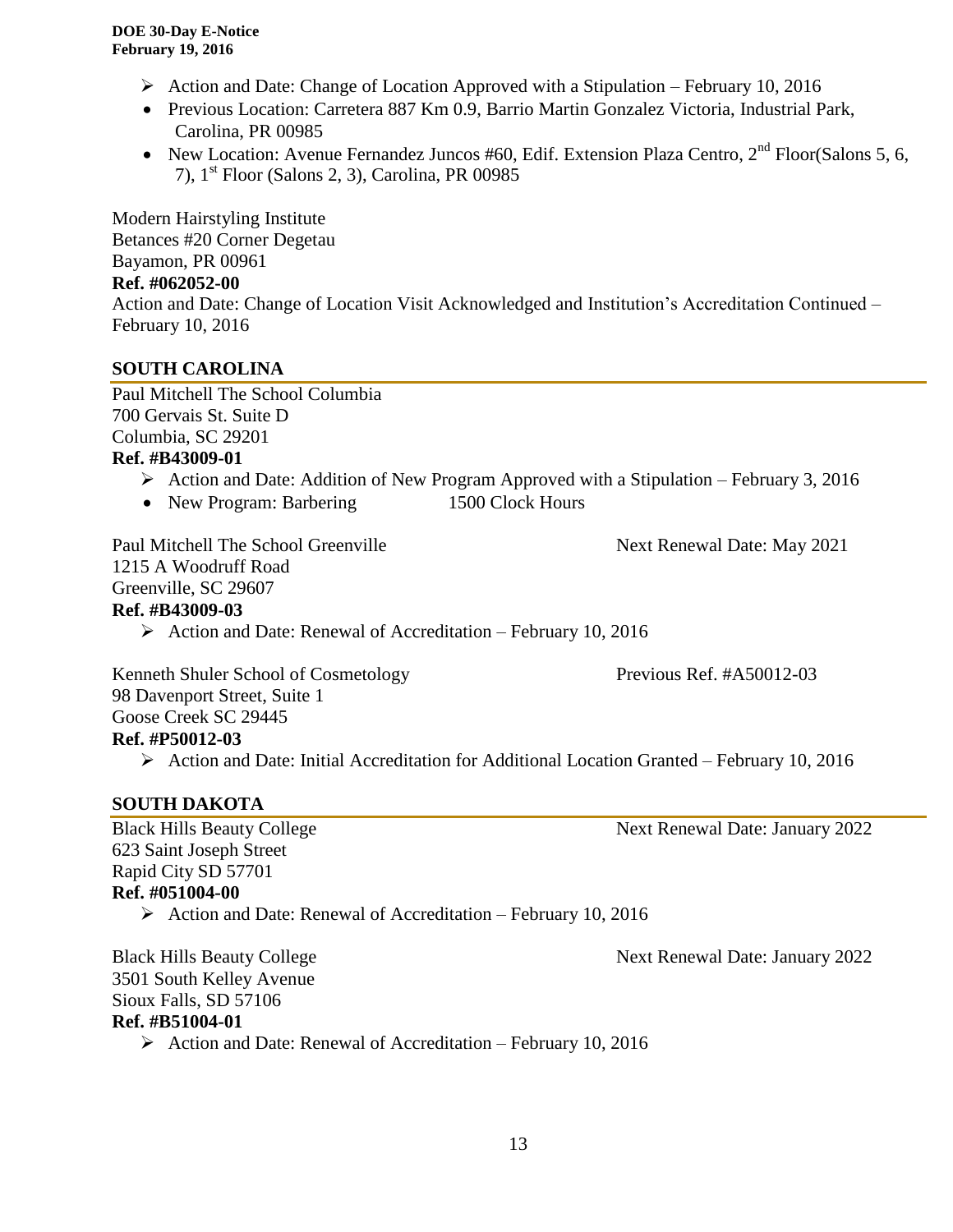### **TENNESSEE**

Music City Barber College, LLC 903 Dickerson Road Nashville, TN 37207 **Ref. #P52055-02**

 $\triangleright$  Action and Date: Teach Out Plan Approved – February 10, 2016

Buchanan Beauty College of Pleasant View Next Renewal Date: September 2020 2008 Highway 49 East Pleasant View, TN 37146 **Ref. #B52061-02**

 $\triangleright$  Action and Date: Renewal of Accreditation – February 10, 2016

Knoxville Institute of Hair Design 1221 North Central Street Knoxville, TN 37917 **Ref. #052069-00**

> $\triangleright$  Action and Date: Institution Removed from Monitoring of Accreditation Standards and Criteria (SAP Policy) – February 10, 2016

### **TEXAS**

2015 East Riverside Drive **Previous Ref. #P35095-01** Building 6 Austin, TX 78741 **Ref. #B35095-01**

Ron King Academy, Inc. Next Renewal Date: January 2017

Action and Date: Additional Location Accreditation Granted – February 10, 2016

Ron King Academy, Inc. The Second Second Second Second Second Second Second Second Second Second Second Second Second Second Second Second Second Second Second Second Second Second Second Second Second Second Second Second 2015 East Riverside Drive Building 6 Previous Ref. #P35095-02 Austin, TX 78741 **Ref. #B35095-02**

Action and Date: Additional Location Accreditation Granted – February 10, 2016

Ogle School Hair Skin Nails 2200 West Park Row Drive Arlington, TX 76013

# **Ref. #053064-00**

 Action and Date: Change of Control Visit Acknowledged and Institution's Accreditation Continued – February 10, 2016

Ogle School Hair Skin Nails 742 Northwest Loop 410, Suite 226 San Antonio, TX 78216

### **Ref. #B53064-01**

 Action and Date: Change of Control Visit Acknowledged and Institution's Accreditation Continued – February 10, 2016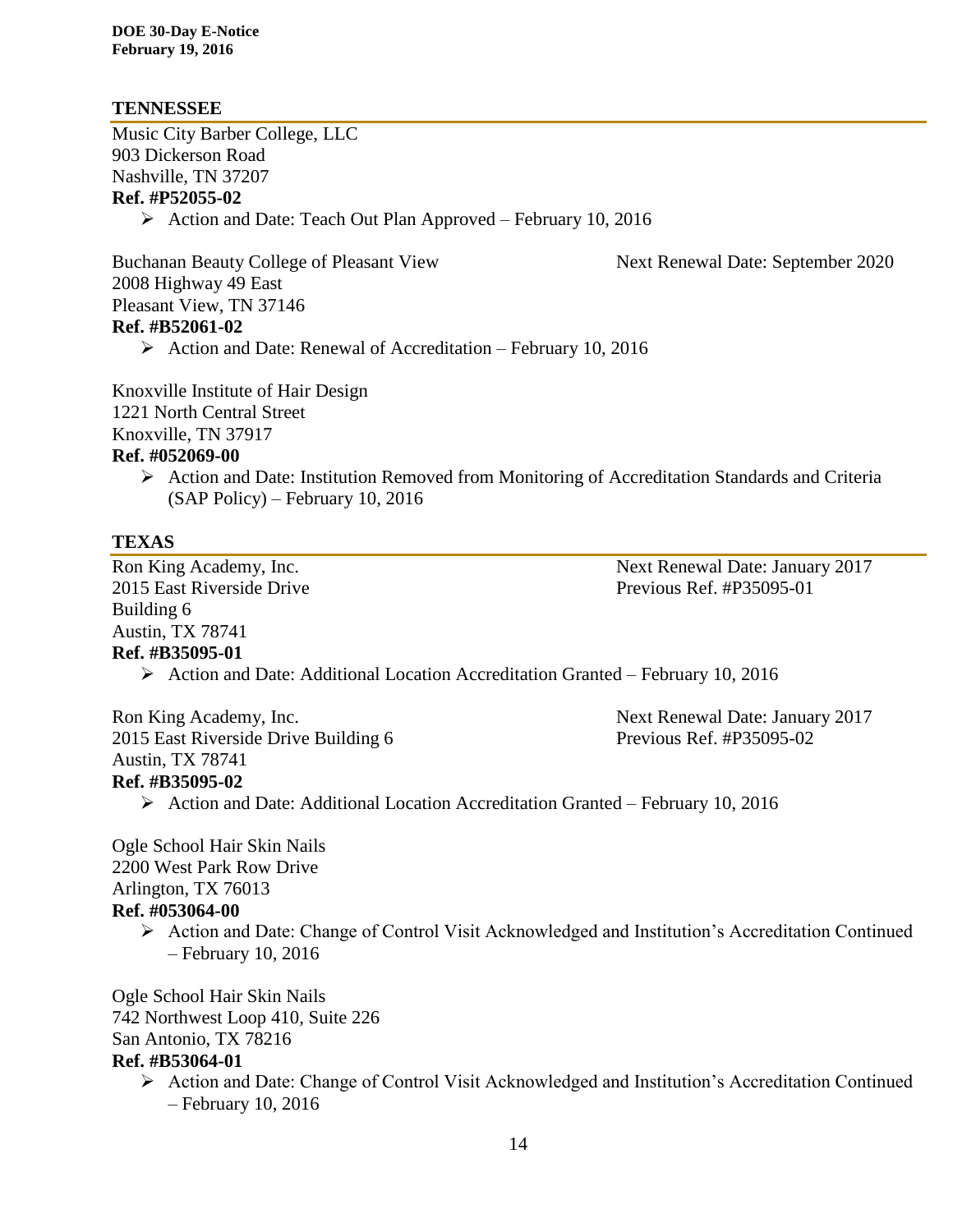Ogle School Hair Skin Nails 2324 San Jacinto Boulevard, Suite 207 Denton, TX 76205 **Ref. #B53064-02**

 Action and Date: Change of Control Visit Acknowledged and Institution's Accreditation Continued – February 10, 2016

Ogle School Hair Skin Nails 720B Arcadia Street Hurst, TX 76053 **Ref. #053111-00**

 Action and Date: Change of Control Visit Acknowledged and Institution's Accreditation Continued – February 10, 2016

Ogle School Hair Skin Nails 6125 Southwest Loop 820 Suite 128 Fort Worth, TX 76132 **Ref. #053112-00**

> $\triangleright$  Action and Date: Change of Control Visit Acknowledged and Institution Accreditation Continued – February 10, 2016

Ogle School Hair Skin Nails 6333 East Mockingbird Lane Suite 201 Dallas, TX 75214

- **Ref. #B53112-01**
	- Action and Date: Change of Control Visit Acknowledged and Institution Accreditation Continued February 10, 2016

Ogle School Hair Skin Nails 17174 Preston Road Dallas, TX 75248 **Ref. #B53112-02**

 Action and Date: Change of Control Visit Acknowledged and Institution's Accreditation Continued – February 10, 2016

Paul Mitchell The School Houston Previous Ref. #A53133-01 20807 Gulf Freeway Webster, TX 77598 **Ref. #P53133-01**

Action and Date: Initial Accreditation for Additional Location Granted – February 10, 2016

Aveda Institute – Corpus Christi 5488 South Padre Island Drive, Suite 2056 Corpus Christi, TX 78411 **Ref. #053194-00**

 $\triangleright$  Action and Date: Change of Location Approved with Stipulations – February 10, 2016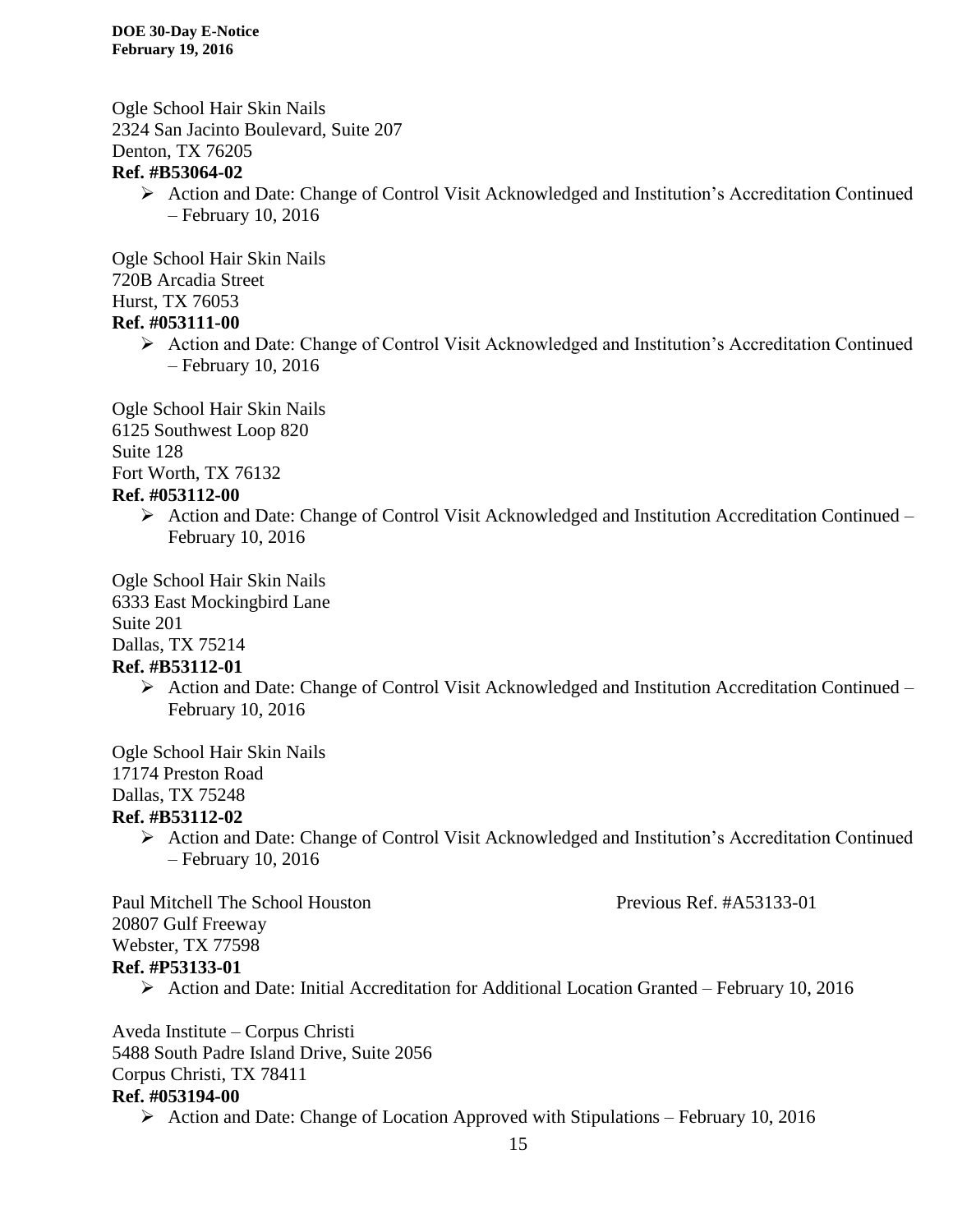- Previous Location: 5488 South Padre Island Drive, Suite 2056, Corpus Christi, TX 78411
- New Location: 1110 Ayres St, Corpus Christi, TX 78404

Vogue College of Cosmetology

6012 Ingram Road

San Antonio, TX 78238

### **Ref. #053206-00**

 $\triangleright$  Action and Date: Institution Placed on Monitoring for Accreditation Standards and Criteria – February 10, 2016

### **UTAH**

Francois D. College of Hair Skin and Nails 8932 South State Street Sandy, UT 84070 **Ref. #054042-00**

- Action and Date: Change of Location Approved with a Stipulation February 10, 2016
- Previous Location: 8932 South State Street, Sandy, UT 84070
- New Location: 3869 West 5400 South, Taylorsville, UT 84129

Skin Science Institute of Laser & Esthetics

421 South 400 East

Salt Lake City, UT 84111

### **Ref. #054056-00**

- $\triangleright$  Action and Date: Non-Substantive to Substantive Change of Ownership Approved February 10, 2016
- Previous Ownership:
	- Skin Science Institute of Laser & Esthetics, LLC 100%

| Norman Smith | 50% |
|--------------|-----|
| Ivan Smith   | 39% |

Cody Cole 10% • New Ownership: Skin Science Institute of Laser & Esthetics, LLC 100% Norman Smith 51% Ivan Smith 49%

American Beauty Academy 61 S 100 West Payson, UT 84651

### **Ref. #054062-00**

- $\triangleright$  Action and Date: Change of Location Approved with Stipulations February 10, 2016
- Previous Location: 61 South 100 West, Payson, UT 84651
- New Location: 87 W. 600 South, Payson, UT 84651

### **VIRGINIA**

Park West Barber School 5834D North Kings Highway Alexandria, VA 22303 **Ref. #P43044-04**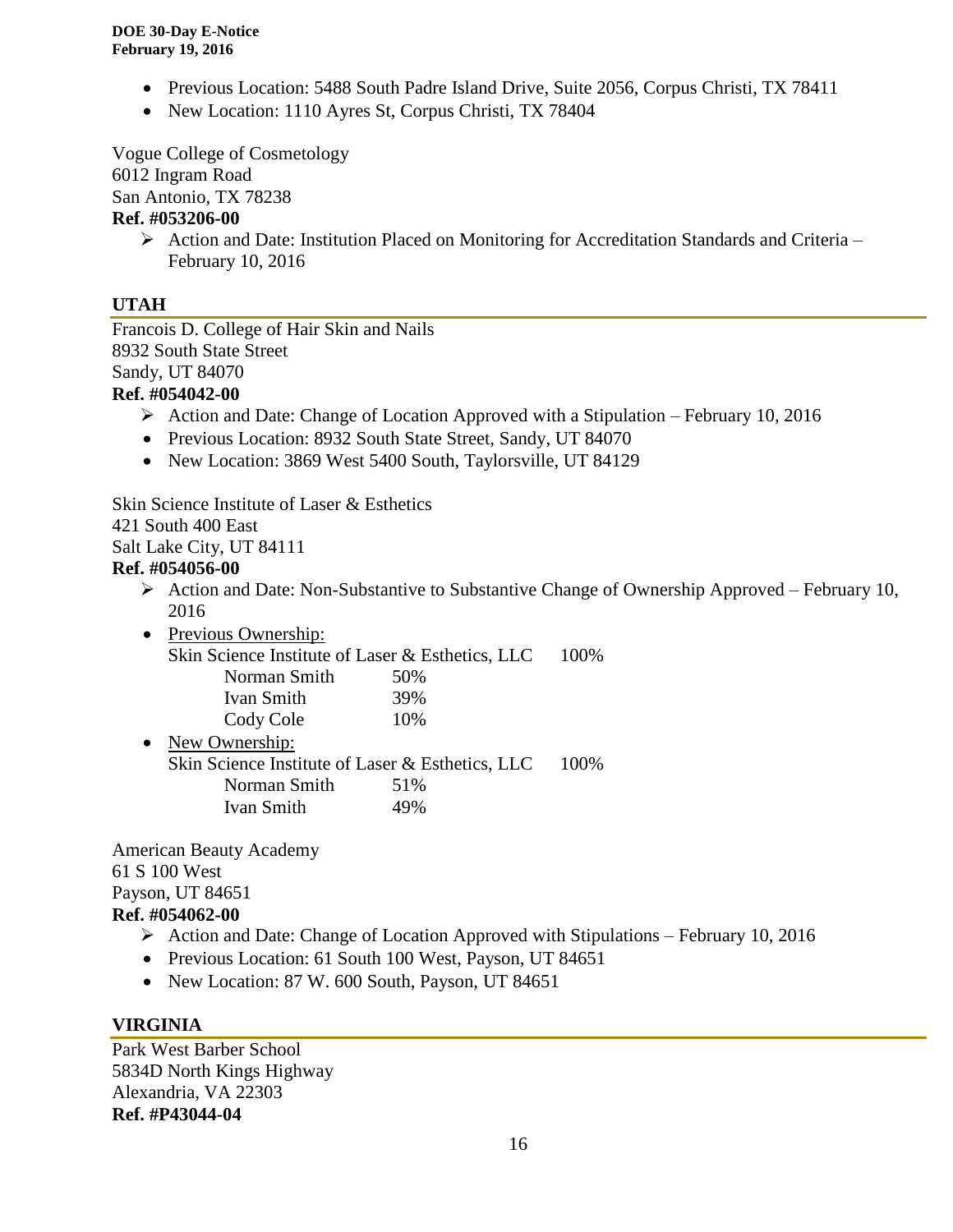$\triangleright$  Action and Date: Change of Location Visit Acknowledged and Institution's Accreditation Continued – February 10, 2016

Springfield Beauty Academy, Inc.

4223 Annandale Road

Annandale, VA 22003

### **Ref. #056044-00**

 $\triangleright$  Action and Date: Institution Continued on Monitoring for Accreditation and Criteria (Enrollment) with a Directive – February 4, 2016

Dermal Science International Aesthetics & Nail Academy 11301 Sunset Hills Road, Suite A5 Reston, VA 20190 **Ref. #056066-00**

- $\triangleright$  Action and Date: Addition of New Program Approved February 8, 2016
- New Program: Massage Therapy 750 Clock Hours

### **WASHINGTON**

Northwest Hair Academy 615 South First Street Mount Vernon, WA 98273 **Ref. #057040-00**

▶ Action and Date: Teach Out Plan Approved – February 10, 2016

Northwest Hair Academy – Yakima 401 North 1<sup>st</sup> Street Yakima, WA 98901

### **Ref. #P57040-03**

 $\triangleright$  Action and Date: Teach Out Plan Approved – February 10, 2016

Elite Cosmetology, Barber & Spa Academy, LLC Next Renewal Date: January 2017 2606 West Nob Hill Boulevard Previous Ref. #I11088-00 Yakima, WA 98902 **Ref. #057073-00**  $\triangleright$  Action and Date: Initial Accreditation Granted – February 10, 2016

# **WISCONSIN**

The Salon Professional Academy 3355 West College Avenue Appleton, WI 54914 **Ref. #059043-00**

- Action and Date: Non-Substantive to Substantive Change of Ownership Approved February 10, 2016
- Previous Ownership:

| <b>Salon Professional Academy</b> | 100%  |
|-----------------------------------|-------|
| Fred Gadzinski                    | 48.5% |
| <b>Josif Wittnik</b>              | 48.5% |
| Margaret Willis                   | 1.5%  |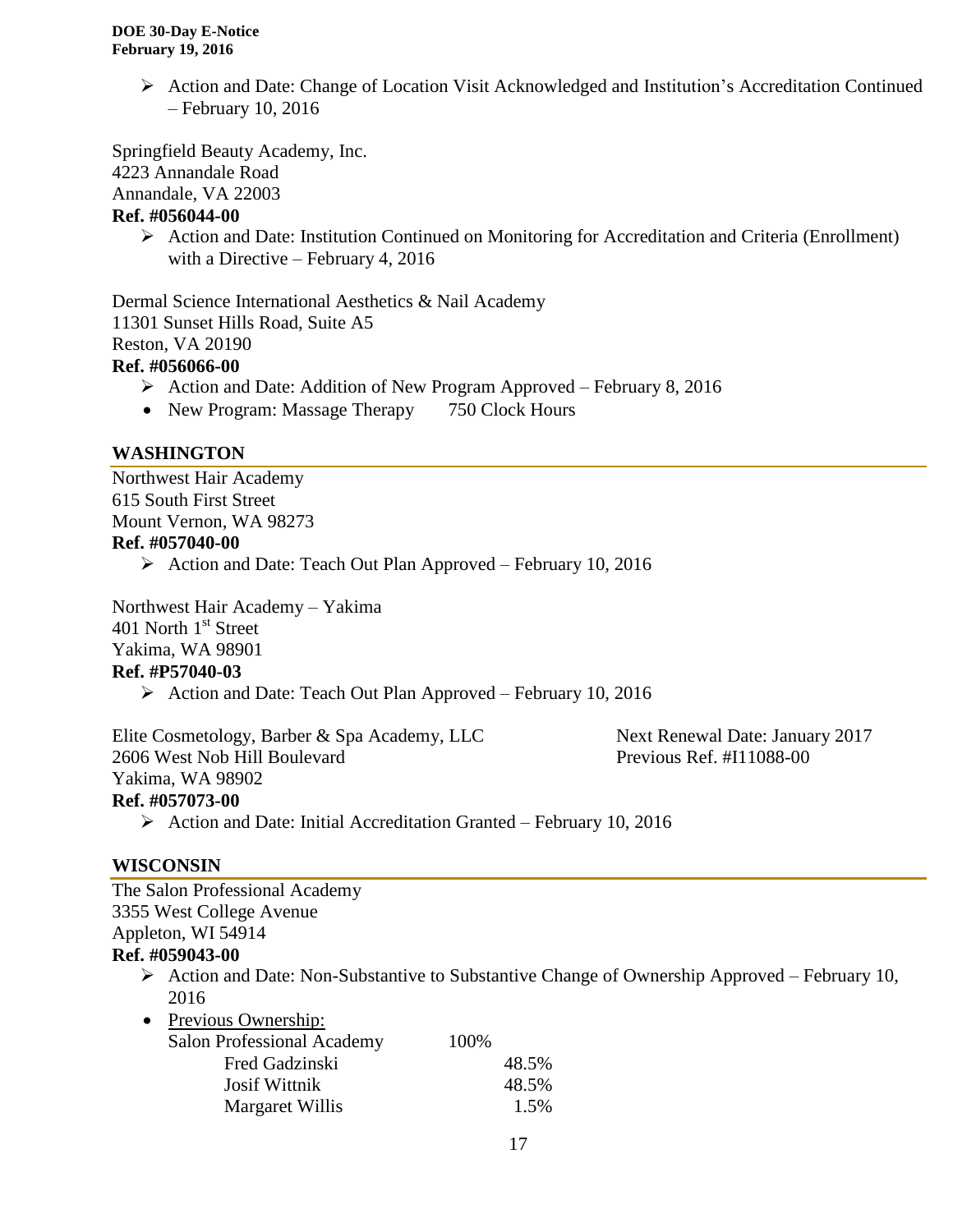|           | Renee Reissman                    |      | 1.5%  |
|-----------|-----------------------------------|------|-------|
| $\bullet$ | New Ownership:                    |      |       |
|           | <b>Salon Professional Academy</b> | 100% |       |
|           | Fred Gadzinski                    |      | 48.5% |
|           | Josif Wittnik                     |      | 48.5% |
|           | Margaret Willis                   |      | 3.0%  |

The Salon Professional Academy 3355 West College Avenue Appleton, WI 54914 **Ref. #059043-00**

> Action and Date: Institution Removed from Monitoring for Accreditation Standards and Criteria (Enrollment Agreement) – February 10, 2016

### **To The Following:**

### **United States Department of Education**

- **Ms. Kathleen Hochhalter- Special Assistant-- Administrative Actions & Appeals Division**
- **Ms. Susan Crim- Director-- Administrative Actions & Appeals Division**
- **Department of Education Accreditation Division- USDOE-- Washington, DC**
- Ms. Cathy Sheffield- Accreditation & State Liaison Office-- USDOE--- Washington, DC
- Ms. Rachael Shultz- Accreditation and State Liaison Office-- USDOE --- Washington, DC
- **MS. Lauren Pope- Administrative Actions and Appeals Services Group-- Washington, DC**
- Ms. Patrice Fleming-Team Leader-- School Participation Team--- Boston/New York
- Ms. Betty Coughlin- Area Case Director-- School Participation Team--- Boston/New York
- Ms. Tracy Nave- Team Leader-- School Participation Team--- Boston/New York
- Mr. Christopher Curry- Team Leader-- School Participation Team--- Boston/New York
- Ms. Martina Fernandez-Rosario- Acting Area Case Director-- School Participation---
- San Francisco/Seattle
- **Ms. Kerry O'Brien- Team Leader-- School Participation Team--- Denver**
- **Mr. Michael Frola- Area Case Director-- School Participation Team--- Philadelphia**
- Ms. Nancy Paula Gifford- Area Case Director-- School Participation Team--- Philadelphia
- Ms. Sherrie Bell- Compliance Manager—School Participation Team--- Philadelphia
- Mr. Jesus Moya- Team Leader-- School Participation Team--- Dallas
- Ms. Kim Peeler- Team Leader-- School Participation Team--- Dallas
- **Ms. Cynthia Thorton- Area Case Director for Region 6-- School Participation Team--- Dallas**
- Mr. Christopher Miller-Team Leader-- School Participation Team--- Atlanta
- Ms. Vanessa Dillard Compliance Manager School Participation Team --- Atlanta
- Mr. Ralph Lobosco- Area Case Director-- School Participation Team--- Kansas City
- Mr. Douglas Parrott- Area Case Director-- School Participation Team--- Chicago/Denver
- **MS. Carolyn White-Team Director-- School Participation Team--- South Central**

# **Accreditors**

- **Mr. Bill Larkin- Executive Director-- ACCET**
- Mr. Michale McComis, Ed.D.- Executive Director-- ACCSC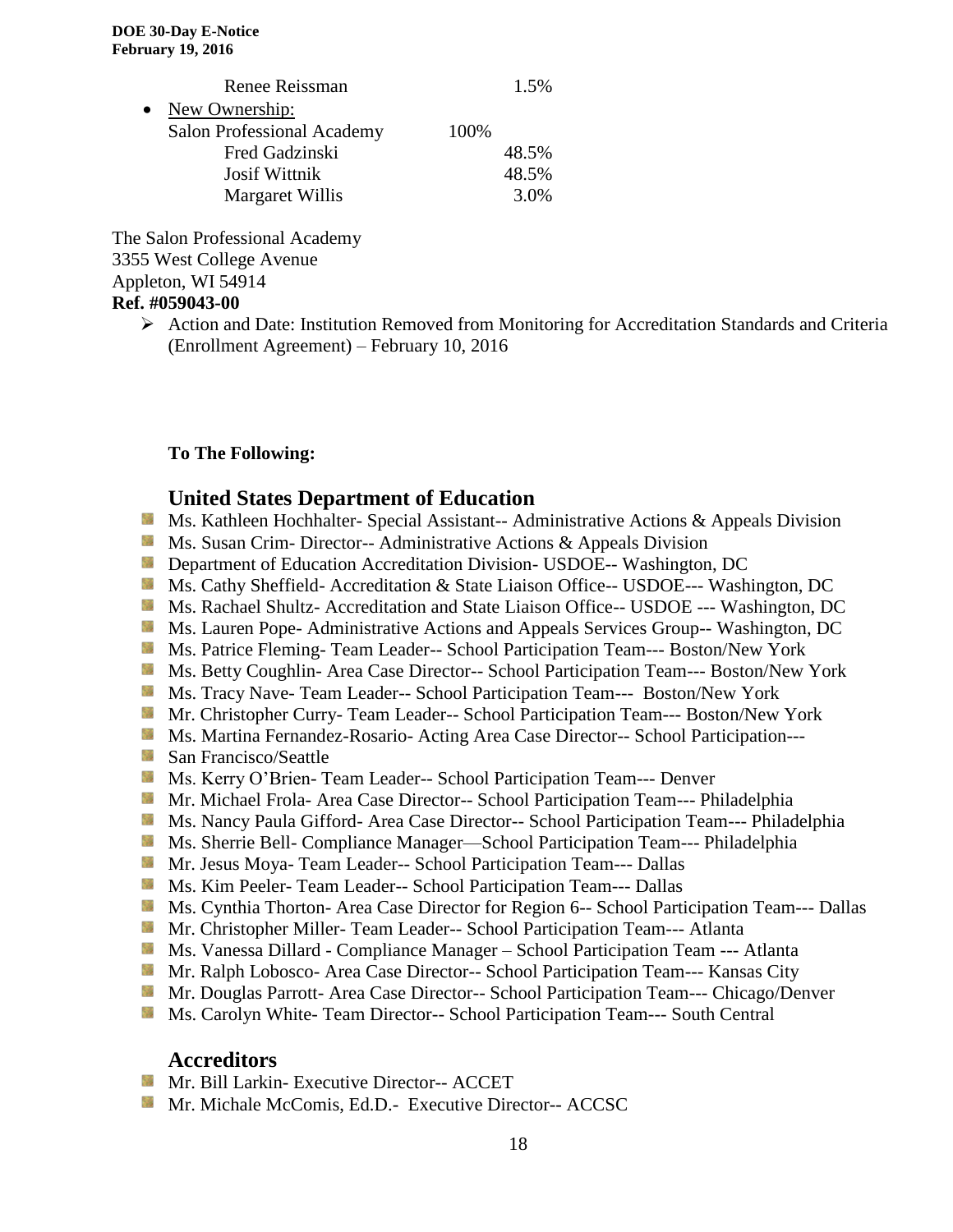- **Mr.** Albert Gray, Ph.D.- Executive Director-- ACICS
- **Dr.** Gary Puckett- Executive Director-- COE

### **State Authorities**

- **Mr. Bob McKee- AL State Board of Cosmetology-- Montgomery, AL**
- Ms. Theresa Bunch- AZ State Board of Cosmetology-- Tempe, AZ
- Ms. Kelli Kersey- AR Department of Health (Section Chief, Cosmetology)-- Little Rock, AR
- Mr. Charles Kirkpatrick- AR State Board of Barber Examiners-- Little Rock, AR
- **Ms. Kristy Underwood- CA Board of Barbering & Cosmetology-- Sacramento, CA**
- Ms. Christine Jones- CA Board of Barbering & Cosmetology-- Sacramento, CA
- Ms. Leeza Rifredi Licensing Manager BPPE--CA
- Ms. Joanne Wenzel Bureau Chief BPPE—CA
- $M_s$  Ms. Yvette Johnson Enforcement Chief BPPE CA
- Ms. Pamela Goens- CO Office of Barber & Cosmetology Licensure-- Denver, CO
- Mr. Douglas Parrott- Area Case Director-- School Participation Team—Denver, CO
- Ms. Janet Brancifort- CT Examining Board for Barbers, Hairdressers, & Cosmeticians-- Hartford, CT
- **Ms. Judy Letterman- DE Board of Cosmetology & Barbering-- Dover, DE**
- **Mr. Clifford Cooks- DC Department of Consumer & Regulatory Affairs-- Washington, DC**
- Ms. Robyn Barineau- FL State Board of Cosmetology & Barbers Board-- Tallahassee, FL
- **Mr.** Josh Waters- GA State Board of Cosmetology & GA Board of Barbers-- Macon, GA
- **Ms. Margaret Guerrero- Guam Board of Barbering & Cosmetology-- Mangilao, Guam**
- **Ms. Laureen Kai- HI Barbering & Cosmetology Department-- Honolulu, HI**
- Ms. Tana Cory- ID Bureau of Occupational Licenses-- Boise, ID
- Ms. Valerie Fenske Idaho State Board of Education ID
- **MS. Keri Ginger- IL Department of Financial & Professional Regulation-- Springfield, IL**
- **Ms.** Tracy Hicks- IN Professional Licensing Agency-- Indianapolis, IN
- Ms. Venus Vendoures Walsh Iowa Board of Cosmetology Arts & Sciences—Des Moines, IA
- Ms. Chiquita C. Coggs- KS State Board of Cosmetology-- Topeka, KS
- Mr. H.R. Vacek- KS State Barber Board-- Topeka, KS
- **Mr.** Charles Lykins- KY Board of Hairdressers & Cosmetologists-- Frankfort, KY
- **Mr. Steven Young- LA State Board of Cosmetology-- Baton Rouge, LA**
- **Ms. Latrice Matthews- LA Board of Barber Examiners-- Baton Rouge, LA**
- **Ms. Geraldine Betts- ME Office of Professional & Occupational Regulation-- Augusta, ME**
- Mr. James Liddell ME Office of Professional & Occupational Regulation—Augusta, ME
- **Mr. Robert Wood- MD State Board of Cosmetologists-- Baltimore, MD**
- **Maryland State Board of Barbers- Baltimore, MD**
- Sandra Velasquez- MA Board of Cosmetology-- Boston, MA
- Ms. Mary Jayne Fay, Ed.D.- MA Department of Education-- Malden, MA
- **Ms.** Linda Clewley- MI State Board of Cosmetology-- Lansing, MI
- **Ms.** Gina Stauss- MN Board of Cosmetologist Examiners-- Minneapolis, MN
- **Minnesota Board of Cosmetologists Examiners –Minneapolis, MN**
- **Ms.** Cynthia Johnson-MS State Board of Cosmetology--Jackson, MS
- Ms. Emily Carroll- MO State Board of Cosmetology-- Jefferson City, MO
- Mr. Dennis Clark- MT Board of Barbers & Cosmetologists-- Helena, MT
- **Ms. Kris Chiles- NE State Board of Cosmetology Examiners-- Lincoln, NE**
- Nebraska Board of Barber Examiners- Lincoln, NE
- **Ms. Nadine Griego- NV State Board of Cosmetology-- Las Vegas, NV**
- Mr. Gary Landry NV State Board of Cosmetology Las Vegas, NV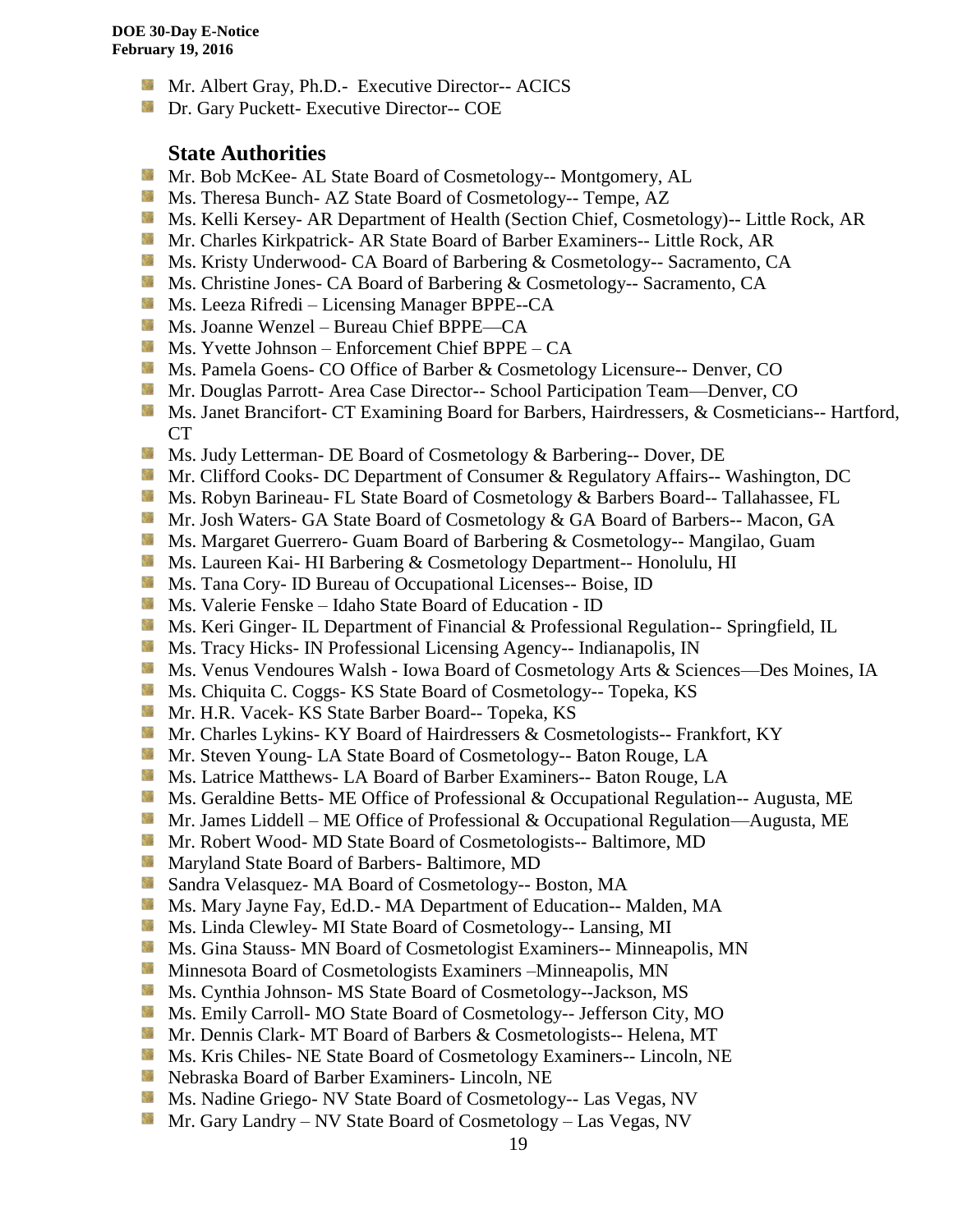- **Mr.** Adam Higginbotham NV State Board of Cosmetology Las Vegas, NV
- **Nevada State Board of Massage Therapy- Las Vegas, NV**
- **Ms. Kathryn Wantuck- NH State Board of Barbering, Cosmetology, and Esthetics-- Concord, NH**
- **Mr. Jay Malanga- NJ Board of Cosmetology & Hairstyling-- Newark, NJ**
- Ms. Antoinette Griego- NM State Board of Barbers & Cosmetologists-- Santa Fe, NM
- **Ms. Kathleen McCoy- NY Department of State-Division of Licensing Services-- Albany, NY**
- **MS. Ruth Singer- NY State Education Department-Bureau of Proprietary School Supervision--**Albany, NY
- **Ms.** Lynda Elliott- NC State Board of Cosmetic Art Examiners- Raleigh, NC
- **Mr. Wayne Mixon North Carolina Board of Barber Examiners- Raleigh, NC**
- **Ms. Sue Meier- ND State Board of Cosmetology-- Bismarck, ND**
- **Ms. Tona Stevenson- North Dakota State Board of Barber Examiners-- Dickenson, ND**
- Mr. Ed Highley Ohio State Barber Board OH
- Ms. Lori Pearson Ohio State Board of Cosmetology-- Grove City, OH
- **Ms. Sherry Lewelling- OK Board of Cosmetology-- Oklahoma City, OK**
- **Ms. Samantha Patnode- OR Health Licensing Agency-- Salem, OR**
- Mr. Juan Baez-Arevalo Director of Private Post Secondary Education Oregon Higher Education Coordinating Commission- OR
- **Ms. Helen Dunford Higher Education Coordinating Commission OR**
- Ms. Kelly Diller- PA State Board of Cosmetology-- Harrisburg, PA
- Mr. Juan Bigio Ramos, Ph.D.- PR General Council of Education-- San Juan, PR
- Ms. Maureen Slowik Board Administrator-RI State Board of Barbering & Hairdressing--Providence, RI
- Ms. Theresa Richardson- SC Board of Barber Examiners-- Columbia, SC
- **Ms. Kathryn Boyd- SD Cosmetology Commission-- Pierre, SD**
- **Ms. Roxana Gumucio- TN Board of Cosmetology-- Nashville, TN**
- **Mr. William Kuntz Jr., TX Department of Licensing & Regulation, Austin, TX**
- Ms. Allyson Pettley Division of Occupational and Professional Licensing-- Salt Lake City, UT
- **Ms. Carla Preston- VT Office of Professional Regulation-- Montpelier, VT**
- Mr. William Ferguson II- VA Board for Barbers & Cosmetology-- Richmond, VA
- **Ms. Zelda Williams- VA Board for Barbers & Cosmetology-- Richmond, VA**
- Mr. Russell Sonmore VA WA workforce Training and Education Coordinating Board VA  $\&$ WA
- Ms. Eleni Papadakis WA Workforce Training and Education Coordinating Board, WA
- **Ms. Susan Colard- WA Department of Licensing-Consumer Affairs-- Olympia, WA**
- Ms. Amanda Smith- Executive Director-- WV Board of Barbers & Cosmetologist--- Dunbar, WV
- **Ms.** Angela Arrington- WI Barbering & Cosmetology Board-- Madison, WI
- Mr. Aaron Knautz- WI Massage Therapy & Bodywork Therapy Affiliated Credentialing Board--Madison, WI
- Ms. Betty Abernethy- WY State Board of Cosmetology-- Cheyenne, WY

## **State Massage Therapy Higher Education Authorities**

- **Mr. Keith Warren- AL Board of Massage Therapy-- Montgomery, AL**
- **Ms. Kathleen Phillips- AZ State Board of Massage Therapy-- Phoenix, AZ**
- Ms. Marilyn L. Graham- AR State Board of Massage Therapy--Little Rock, AR
- **Ms. Chelle Martin- FL Dept. of Health-Division of Medical Quality-- Tallahassee, FL**
- **Mr. Ross Miller- IN Commission on Proprietary Education-- Indianapolis, IN**
- **Nevada State Board of Massage Therapy Las Vegas, NV**
- Mr. George Hebert- NJ Massage Board-- Newark, NJ